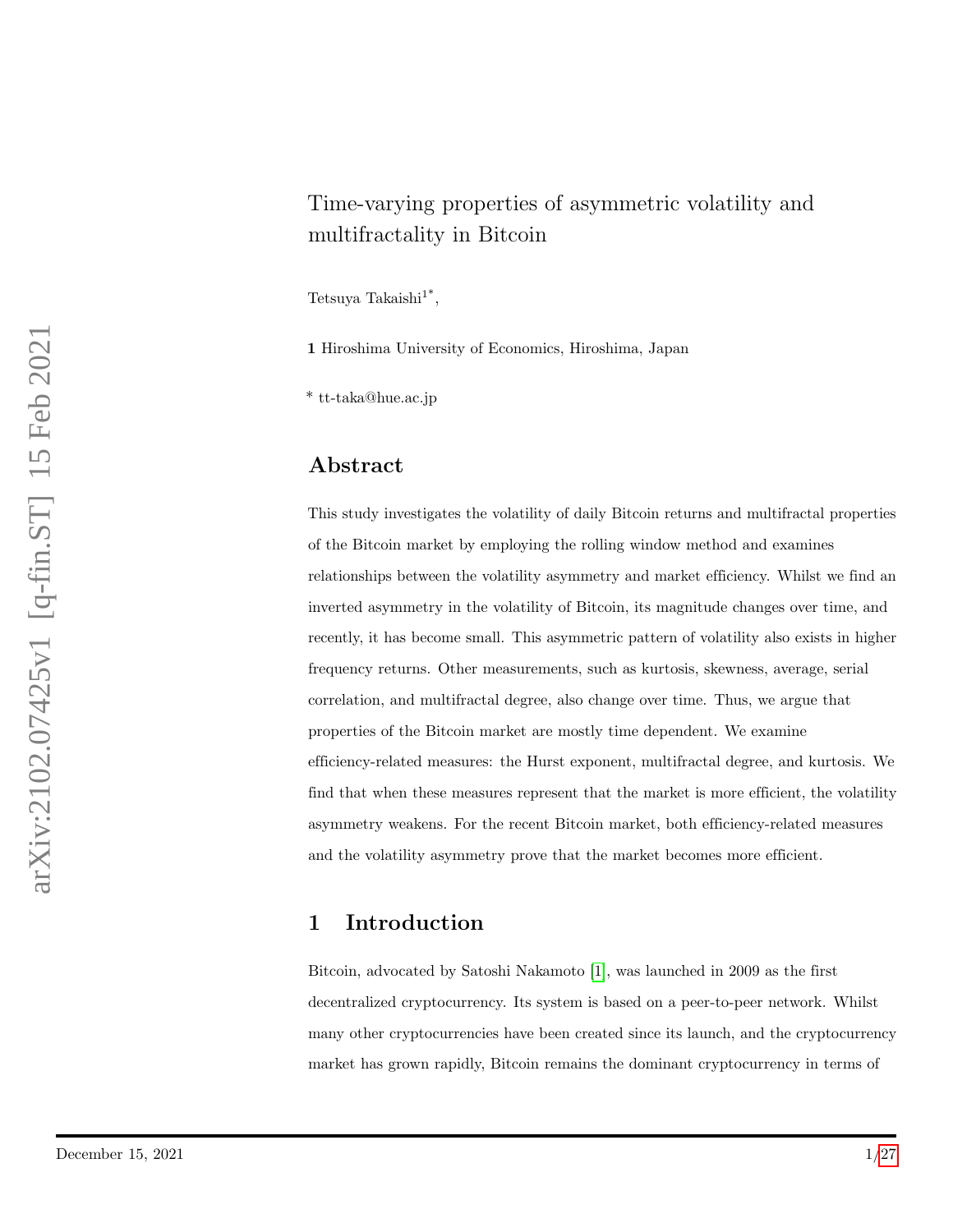market capitalization. Fig 1 represents the market capitalizations of the largest 10 cryptocurrencies. Bitcoin dominates about 70% of the total capitalization of 10 cryptocurrencies.



Fig 1. Market capitalization of the largest 10 cryptocurrencies (as of 31 August). The solid line represents a Pareto chart. The data are taken from "https://coinmarketcap.com/."

In recent years, Bitcoin has attracted interest of many researchers. Various aspects of Bitcoin, including hedging capabilities [\[2\]](#page-19-0), bubbles [\[3\]](#page-19-1), liquidity and efficiency [\[4\]](#page-19-2), Taylor effect [\[5\]](#page-19-3), structural breaks [\[6\]](#page-19-4), transaction activity [\[7\]](#page-19-5), complexity synchronization [\[8\]](#page-19-6), long memory effects [\[9\]](#page-19-7), price clustering [\[10\]](#page-19-8), rough volatility [\[11\]](#page-19-9) power-law cross-correlation [\[12\]](#page-19-10), market structure [\[13\]](#page-19-11) have been investigated.

Similar to other assets, stylized facts [\[14,](#page-19-12) [15\]](#page-20-0), such as volatility clustering, fat-tailed return distribution, and long memory in absolute returns, are observed in Bitcoin (e.g., [\[16,](#page-20-1) [17\]](#page-20-2)). An aggregational Gaussianity that the fat-tailed return distributions change to the Gausian distribution on large time scales is another stylized fact observed in various assets [\[14,](#page-19-12) [15\]](#page-20-0). This aggregational Gaussianity is also observed in Bitcoin and a minimum time scale required to recover the Gaussianity is estimated to be two weeks [\[17\]](#page-20-2). The skewness is negative on a short time scale, but it moves to zero on a larger time scale [\[17\]](#page-20-2).

Despite the similar stylized facts in Bitcoin, researchers report a distinct property: inverted volatility asymmetry. By using generalized autoregressive conditional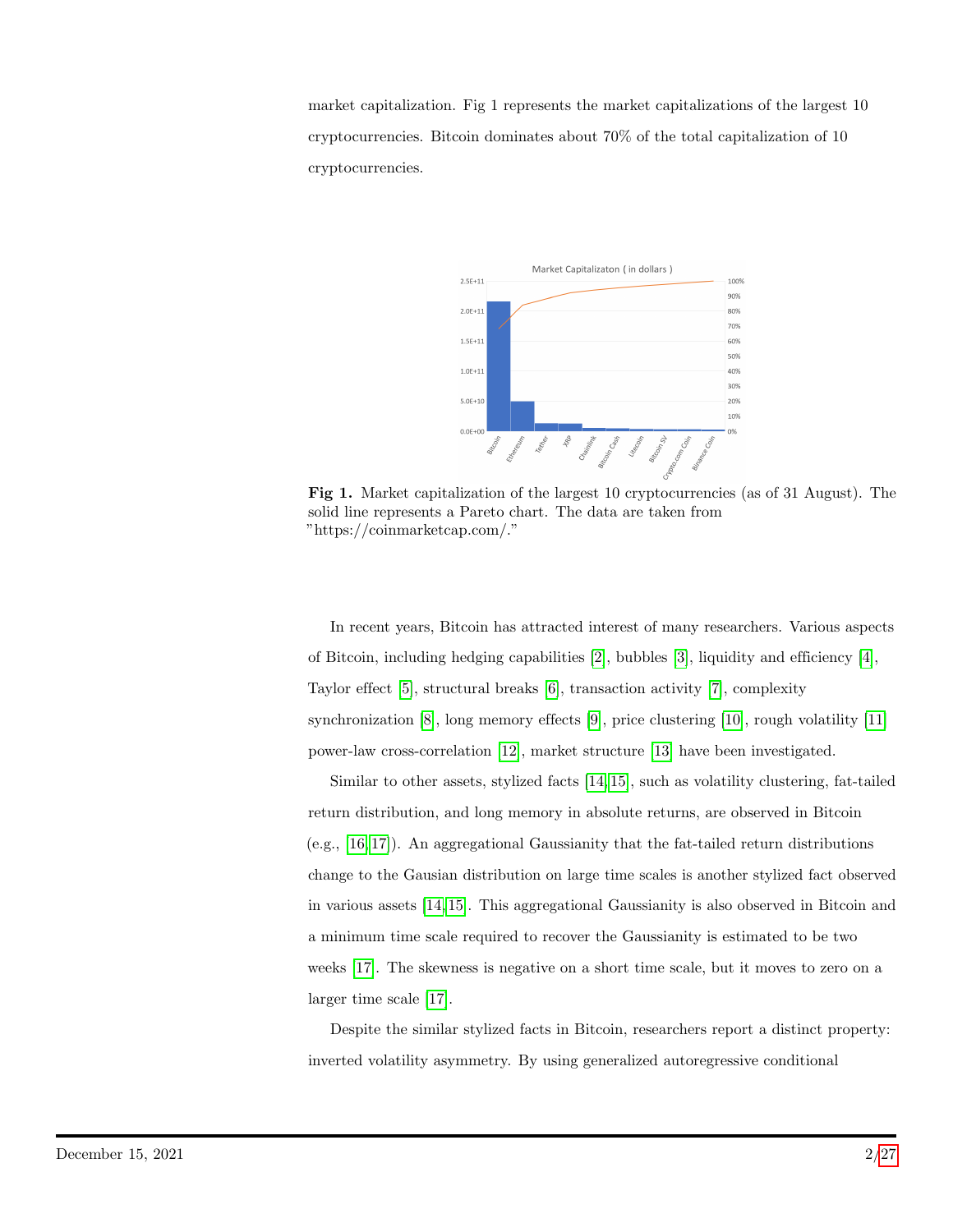heteroscedasticity (GARCH) models [\[18–](#page-20-3)[21\]](#page-20-4), several studies report an "inverted" asymmetry" in which volatility reacts more to positive returns than negative ones [\[22–](#page-20-5)[25\]](#page-20-6). This contrasts sharply with the observation that the volatility of stocks reacts to negative returns more than positive ones [\[26–](#page-20-7)[28\]](#page-21-0).

However, some studies report that there is no significant asymmetry in volatility [\[17,](#page-20-2) [29\]](#page-21-1). An opposite result to the inverted asymmetry, that is, the same volatility reaction as stocks, is documented [\[30\]](#page-21-2). Moreover, whilst inverted asymmetry is also observed in other cryptocurrencies [\[31,](#page-21-3) [32\]](#page-21-4), the asymmetry in Bitcoin is insignificant [\[31\]](#page-21-3). Therefore, a consistent picture of volatility asymmetry in Bitcoin has not been obtained. We infer that the discrepancy observed in the volatility asymmetry is caused, in part, by the time-varying property of volatility asymmetry. We attribute the differing conclusions to the various data periods used in earlier studies. The possibility of time-varying asymmetry has been already noted [\[22\]](#page-20-5), and it has been reported that whilst inverted asymmetry is observed before 2014, no significant asymmetry is observed after 2014.

This study aims to investigate time-varying properties of the Bitcoin market, especially volatility asymmetry. In emprical finance, one of popular models to analyze volatility is the GARCH model [\[18,](#page-20-3) [19\]](#page-20-8) which can successfully capture some stylized facts such as volatility clustring and fat-tailed distribution. There exist many variants of the GARCH model designed to capture more properties of financial time series [\[33\]](#page-21-5). To assess the volatility asymmetry, we use the threshold GARCH (TGARCH) model [\[21\]](#page-20-4), which is widely accepted in empirical finance and has been used in the previous studies on the Bitcoin volatility asymmetry [\[17,](#page-20-2) [22,](#page-20-5) [25,](#page-20-6) [30](#page-21-2)[–32,](#page-21-4) [34\]](#page-21-6). We estimate model parameters by employing the rolling window method, which enables us to see time variation. The rolling window method is commonly used in econometrics or empirical finance for time-series analysis in a limited amount of financial data. We also investigate the Hurst exponent and multifractality of the Bitcoin market by the multifractal detrended fluctuation analysis (MF-DFA) method [\[35\]](#page-21-7), which is a powerful method to study multifractal properties and has been applied for various assets in econophysics; see, for example, [\[36\]](#page-21-8). The Hurst exponent and multifractality of the Bitcoin time series are examined intensively in connection with the market efficiency (e.g.,  $[17, 37-45]$  $[17, 37-45]$  $[17, 37-45]$ ). Here note that according to the efficient market hypothesis [\[46\]](#page-22-1), there are three types of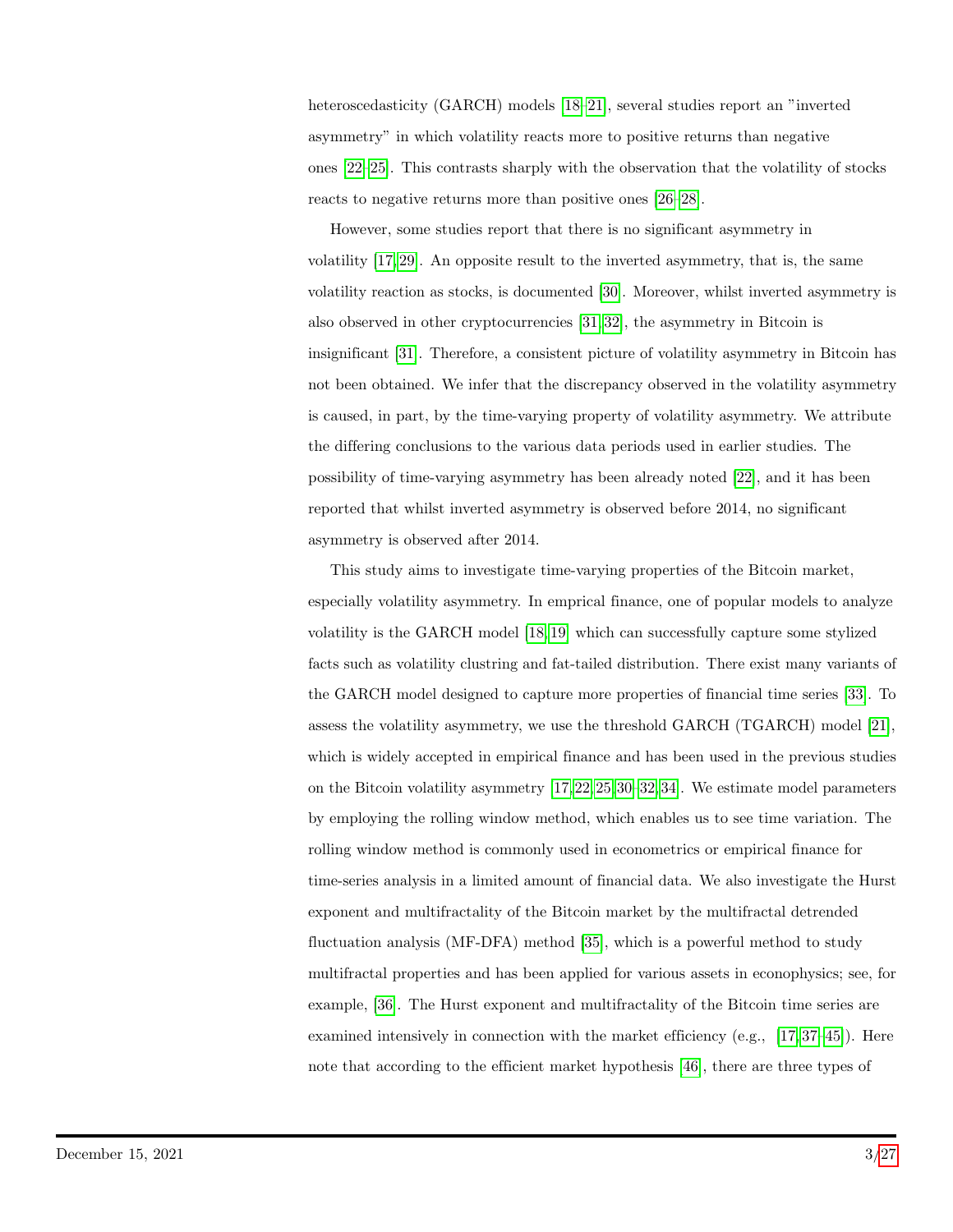market efficiencies: weak, semi-strong, and strong forms. Since we use the time-series data only, the market efficiency in this study means the weak-form market efficiency.

A remarkable feature that the Bitcoin time series exhibits is presence of anti-persistency, that is, the Hurst exponent less than  $1/2$  [\[37\]](#page-21-9). The anti-persistency means that the time series reverses its moving direction more often than a random time series. On the other hand, the time series with the Hurst exponent greater than 1/2 persists the same moving direction more than a random time series. This anti-persistency behavior, however, turns out to be temporary. It is observed that the Hurst exponent and the multifractality degree vary over time, and the anti-persistency appears repeatedly [\[40,](#page-22-2) [44\]](#page-22-3). Then, it seems that the Hurst exponent approaches the value of 0.5, which might be an indication toward a maturity market [\[37,](#page-21-9) [47\]](#page-22-4).

Since the efficient market should be free from any type of volatility asymmetry that results in predicting a certain market property to help gaining profits, the volatility asymmetry is expected to induce some inefficiency and to relate with efficiency-related measures such as multifractality. Thus, we also examine a possible relationship between volatility asymmetry and efficiency-related measures. We find that efficiency-related measures are related to the volatility asymmetry. When the efficiency-related measures indicate that the market is more efficient, the volatility asymmetry weakens.

To fully understand the dynamics of Bitcoin time series, we need to investigate various aspects of Bitcoin. This study investigates not only the volatility asymmetry but also the multifractality, and combines them to advance the understanding of properties of the Bitcoin market. Our results reveal that the Bitcoin market efficiency has improved in recent years. It has been claimed that the market efficiency is related with market size and economic development [\[48\]](#page-22-5). In accordance with this, our results suggest that the Bitcoin market is more mature than ever.

The rest of this paper is organized as follows. Section 2 describes the methodology. In Section 3, we describe the data, and in Section 4, we present the empirical results and discuss the results. Finally, we conclude our study in Section 5.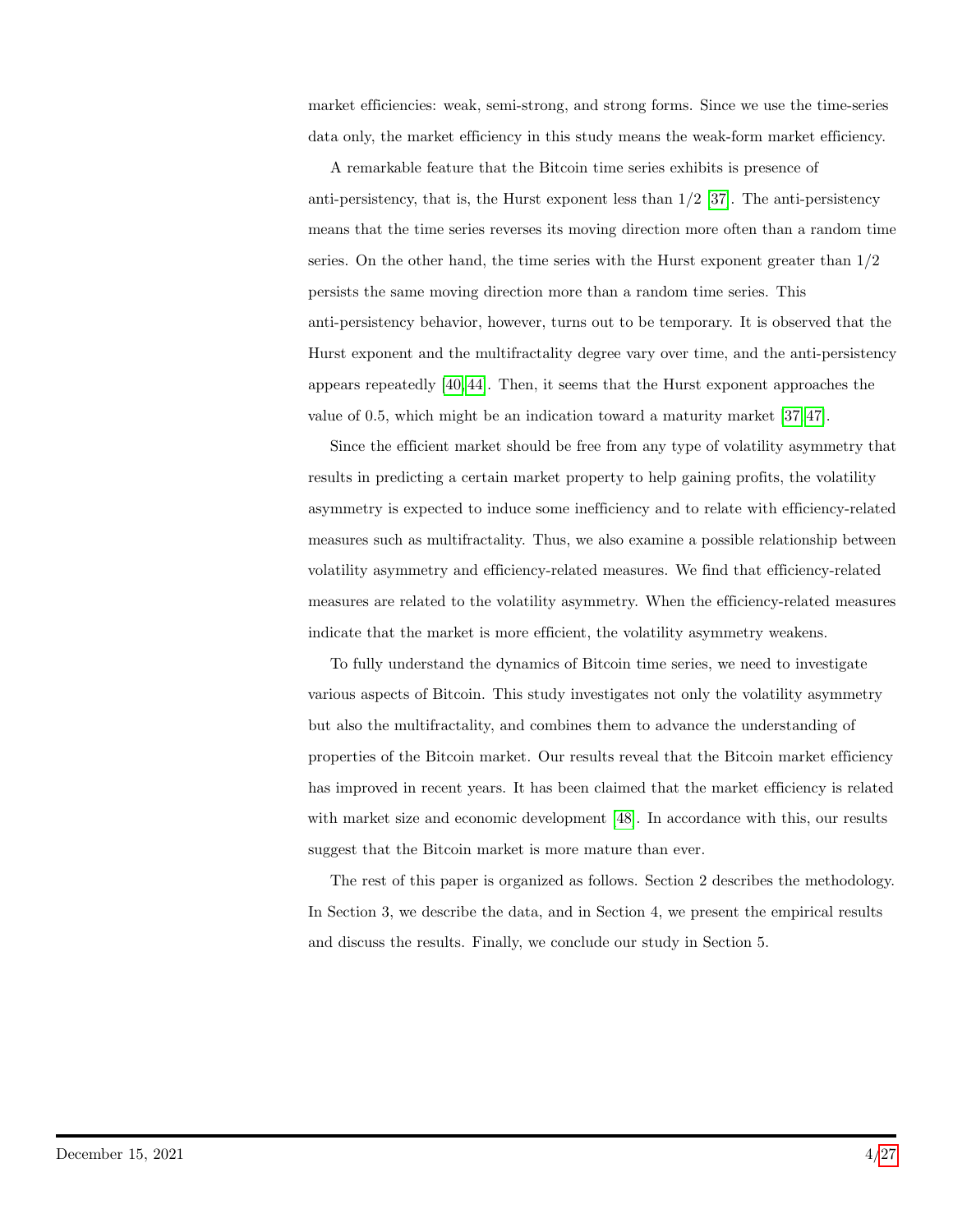### 2 Methodology

Let  $p_{t_i}; t_i = i\Delta t; i = 0, 1, 2, ..., N$  be the Bitcoin price time series with sampling period  $\Delta t.$  We define the return  $r_{t_{i+1}}$  by the logarithmic price difference:

$$
r_{t_{i+1}} = 100 \times (\log p_{t_{i+1}} - \log p_{t_i}).\tag{1}
$$

Since in empirical finance the volatility analysis using the GARCH-type models mainly focuses on daily volatility, here we also focus on daily returns, i.e.  $\Delta t = 1440 - min$ .

The TGARCH model [\[21\]](#page-20-4) is used to investigate volatility asymmetry in the Bitcoin market; the return  $r_{t_i}$  and the volatility  $\sigma_{t_i}^2$  at  $t_i$  are modelled as follows:

$$
r_{t_i} = \mu + c_1 r_{t_{i-1}} + \epsilon_{t_i}, \tag{2}
$$

$$
\sigma_{t_i}^2 = \omega + \alpha \epsilon_{t_{i-1}} + \beta \sigma_{t_{i-1}}^2 + \gamma \epsilon_{t_{i-1}}^2 I(\epsilon_{t_{i-1}}),
$$
\n(3)

where  $\epsilon_{t_i}$  is defined by  $\epsilon_{t_i} = \sigma_{t_i} \eta_{t_i}$ , and  $I(\epsilon_{t_{i-1}})$  is an indicator function, implying that it is 1 if  $\epsilon_{t_{i-1}} < 0$  and 0 otherwise.  $\eta_{t_i}$  is an unobservable random variable from an independent and identically distributed (IID) process. Here, we use the Student t distribution as an IID process. To check the robustness on choice of distributions, we use the normal distribution and the generalized error distribution [\[20\]](#page-20-9).

It is empirically well-known that stock return volatility increases after negative returns more than positive returns [\[26,](#page-20-7) [27\]](#page-21-10). This volatility asymmetry is called "the leverage effect" and causes a negative correlation between stock returns and volatility. To capture the leverage effect, various GARCH-type models with the volatility asymmetry are introduced, e.g. [\[20,](#page-20-9) [21,](#page-20-4) [49–](#page-22-6)[51\]](#page-22-7). For the TGARCH model, the volatility asymmetry is measured by the  $\gamma$  parameter in Eq (3), and when the leverage effect exists, the  $\gamma$  parameter takes a positive value. On the other hand, for the inverted volatility asymmetry observed in the Bitcoin market the  $\gamma$  parameter takes a negative value and volatility reacts more to positive returns than negative ones, leading to the inverted volatility asymmetry.  $c_1$  is the coefficient of an autoregressive model of order 1  $(AR(1))$  that captures the serial correlation.

To investigate the time-varying properties of volatility asymmetry, we use the rolling window method to estimate the model parameters. For the parameter estimation, we use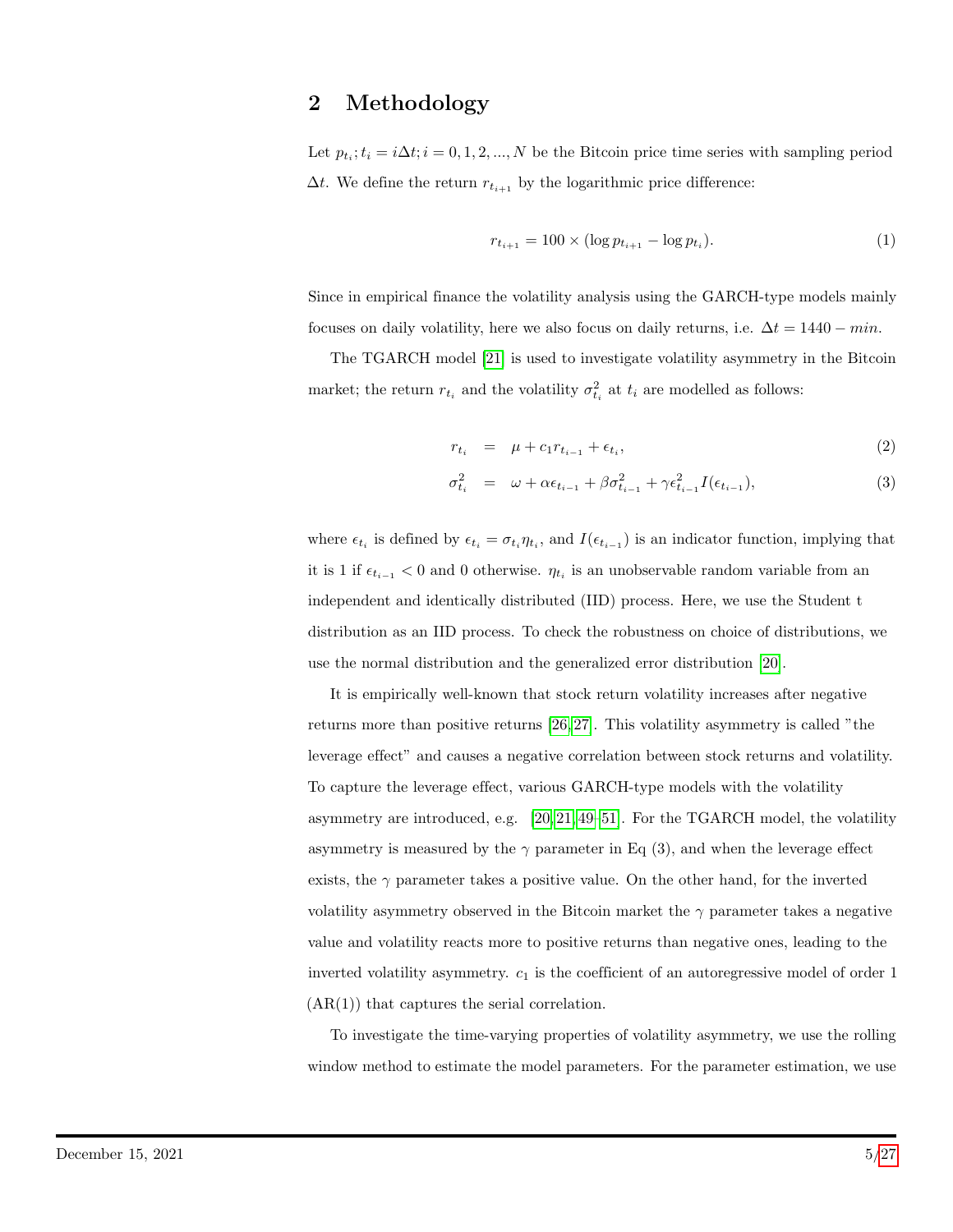the "urgarch" package of R. First, we set a window size of 548 days ( $\approx$  one and a half years). We choose this window size because the smaller window size such as one year leads to more noisy results in estimating model parameters, and perform a parameter estimation for the window containing the first 548 data samples for the time series. Next, we shift the window 30 days ( $\approx$  one month) and perform a parameter estimation for the data in the next window. We repeat this process until the end the time series.

Multifractal analysis is a useful method to quantify properties of complex system, and it has been applied in many different fields, e.g. [\[52–](#page-23-0)[56\]](#page-23-1). Multifractal analysis is also popular in studies of financial markets and multifractal properties have been intensively studied [\[56\]](#page-23-1). To investigate the multifractal properties of the Bitcoin market, we apply the MF-DFA method [\[35\]](#page-21-7). The MF-DFA method is described by the following steps.

(i) Determine the profile  $Y(i)$ .

$$
Y(i) = \sum_{j=1}^{i} (r_{t_j} - \langle r \rangle), \tag{4}
$$

where  $\langle r \rangle$  stands for the average of returns.

(ii) Divide the profile  $Y(i)$  into  $N_s$  non-overlapping segments of equal length s, where  $N_s \equiv int(N/s)$ . Since the length of the time series is not always a multiple of s, a short time period at the end of the profile may remain. For this part, the same procedure is repeated starting from the end of the profile. Therefore, total  $2N_s$ segments are obtained.

(iii) Calculate the variance.

$$
F^{2}(\nu, s) = \frac{1}{s} \sum_{i=1}^{s} (Y[(\nu - 1)s + i] - P_{\nu}(i))^{2},
$$
\n(5)

for each segment  $\nu, \nu = 1, ..., N_s$  and

$$
F^{2}(\nu, s) = \frac{1}{s} \sum_{i=1}^{s} (Y[N - (\nu - N_{s})s + i] - P_{\nu}(i))^{2},
$$
\n(6)

for each segment  $\nu, \nu = N_s + 1, ..., 2N_s$ . Here,  $P_{\nu}(i)$  is the fitting polynomial to remove the local trend in segment  $\nu$ ; we use a cubic order polynomial.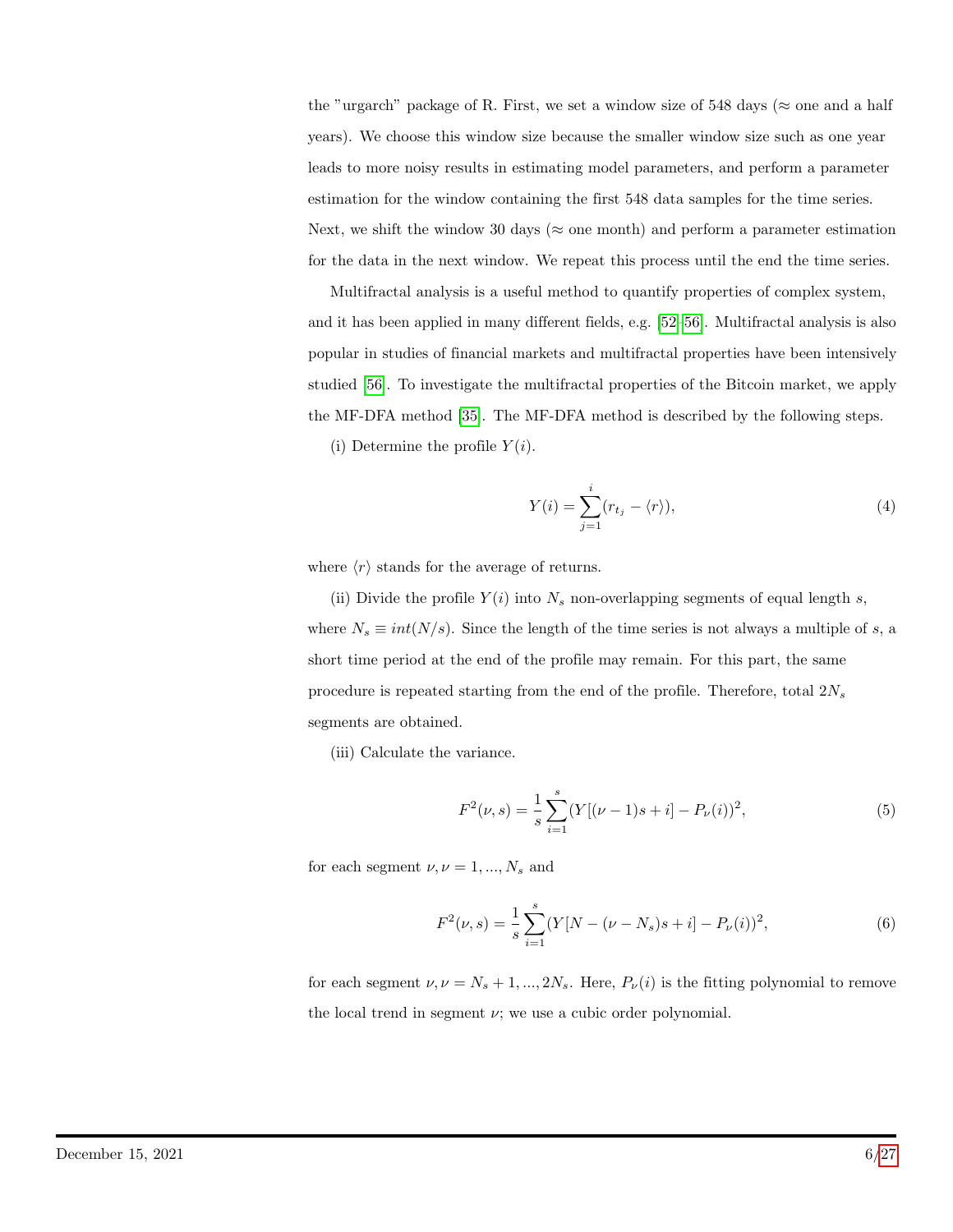(iv) Average over all segments and obtain the qth order fluctuation function.

<span id="page-6-0"></span>
$$
F_q(s) = \left\{ \frac{1}{2N_s} \sum_{\nu=1}^{2N_s} (F^2(\nu, s))^{q/2} \right\}^{1/q}.
$$
 (7)

For  $q = 0$ , the averaging procedure in Eq[\(7\)](#page-6-0) cannot be directly applied. Instead, we employ the following logarithmic averaging procedure.

$$
F_0(s) = \exp\left[\frac{1}{4N_s} \sum_{\nu=1}^{2N_s} \ln(F^2(\nu, s))\right].
$$
 (8)

(v) Determine the scaling behavior of the fluctuation function. If the time series  $r_{t_i}$ are long-range power-law correlated,  $F_q(s)$  is expected to be the following functional form for large s:

$$
F_q(s) \sim s^{h(q)}.\tag{9}
$$

In calculating the fluctuation function  $F_q(s)$ , we take q varying between -25 and 25, with a step of 0.2. The scaling exponent  $h(q)$  is called the generalized Hurst exponent, and the usual Hurst exponent is given by  $h(2)$ . When  $h(q)$  is constant, the time series is called "monofractal." For example, the random Gaussian time series is monofractal [\[35\]](#page-21-7). On the other hand, when  $h(q)$  varies depending on q, the time series is called "multifractal."

Following [\[57\]](#page-23-2), we define the multifractality degree  $\Delta h(q)$  by

$$
\Delta h(q) = h(q_{min}) - h(q_{max}),\tag{10}
$$

where  $q_{min} = -q$  and  $q_{max} = q$ .

Since for the random Gaussian time series,  $\Delta h(q)$  takes zero, the magnitude of  $\Delta h(q)$ is expected to relate with the strength of the market inefficiency.

We also calculate the singularity spectrum  $f(\alpha)$ , which is another way to characterize a multifractal time series. It is defined by

$$
\alpha(q) = h(q) + qh'(q),\tag{11}
$$

$$
f(\alpha) = q[\alpha - h(q)] + 1,\tag{12}
$$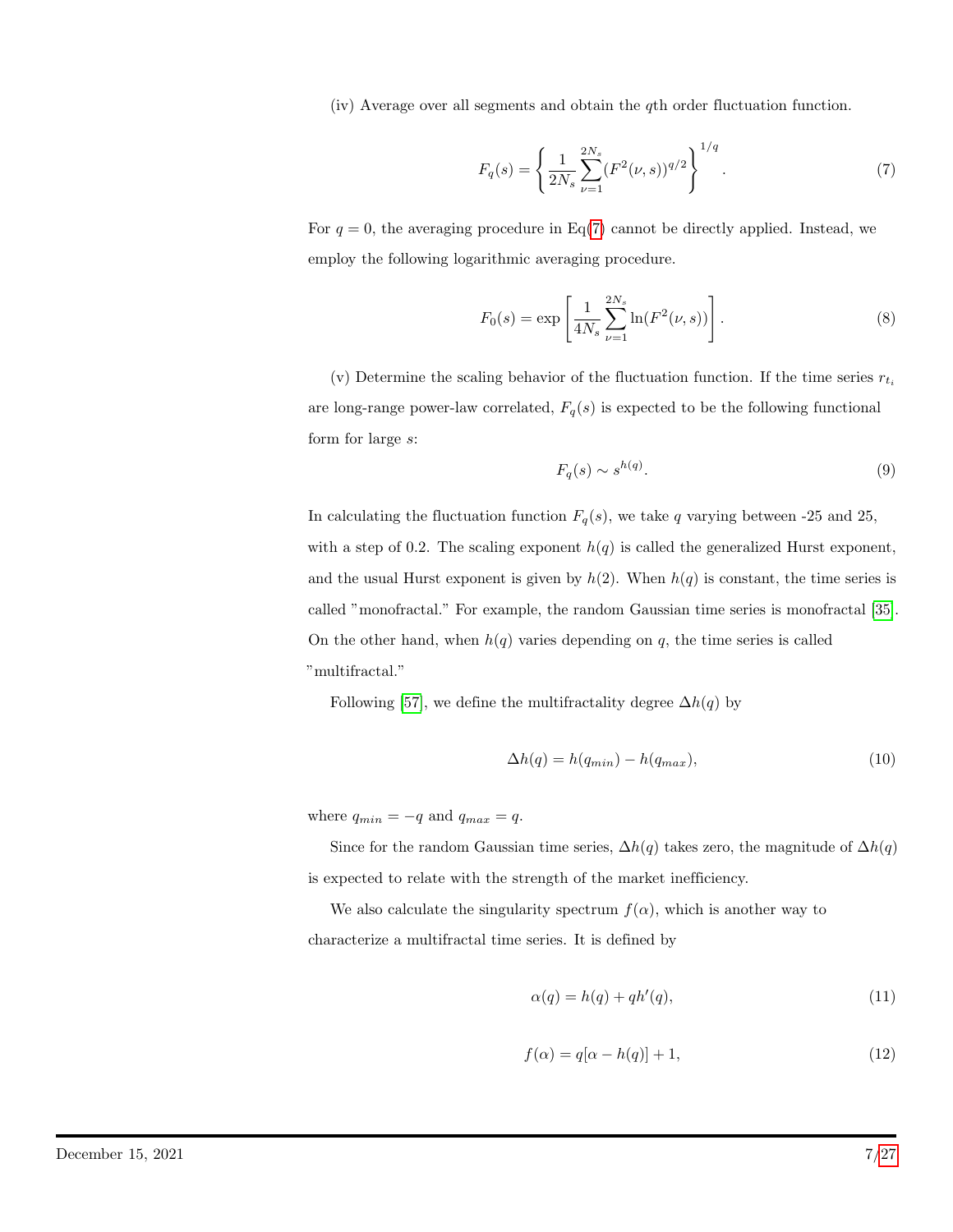where  $\alpha(q)$  is the Hölder exponent or singularity strength [\[35\]](#page-21-7). The multifractality degree through  $f(\alpha)$  is defined by

$$
\Delta \alpha(q) = \alpha(q_{min}) - \alpha(q_{max}), \qquad (13)
$$

which takes zero for monofractal. In this study we take  $q = [-25, 25]$ . However, there is a caution that when  $|q|$  is large, the moments may diverse and the estimated results are unreliable [\[36\]](#page-21-8). Thus, to avoid such a situation, following [\[47\]](#page-22-4), for the calculations of the multifractal degree  $\Delta h(q)$  and  $\Delta \alpha(q)$ , we take  $q = 4$ . The strength of  $\Delta \alpha(q)$  is also related with the market inefficiency, and we call  $\Delta h(q)$  and  $\Delta \alpha(q)$  including kurtosis "efficiency-related measures." We use the same rolling window method to investigate time-varying properties of multifractality and take the same window size (548 days) with the volatility analysis by the TGARCH model to compare the results.

### 3 Data

We use Bitcoin tick data (in dollars) traded on Bitstamp from September 10, 2011, to June 06, 2020, downloaded from Bitcoincharts (http://api.bitcoincharts.com/v1/csv/). Due to a hacking incident, no data are available from January 4, 2015 to January 9, 2015. For these missing data, we treat them as the price is unchanged.

### 3.1 Price and return

Fig 2 illustrates daily ( $\Delta t = 1440$ -min) price and returns  $r_{t_j}$  constructed from the Bitcoin tick data. We eliminate the data that are larger than 40, i.e.,  $r_{t_i} > 40$ , as outliers. This manipulation keeps the results almost unchanged except kurtosis. In our data set, we find four outliers. Fig 2(d) shows the volatility series  $s_t$  defined by  $s_t = s_{t-1} + |r_t| - \bar{r}$ , where  $r_t$  and  $\bar{r}$  stand for the return at t and the average of  $r_t$ , respectively. The volatility series introduced in [\[58,](#page-23-3) [59\]](#page-23-4) can be utilized to identify the volatility clustering. Namely, the increasing (decreasing) trend of the volatility series implies the existence of the high (low) volatility clustering. Such trends indicating high and low volatility clusterings are seen in Fig  $2(d)$ .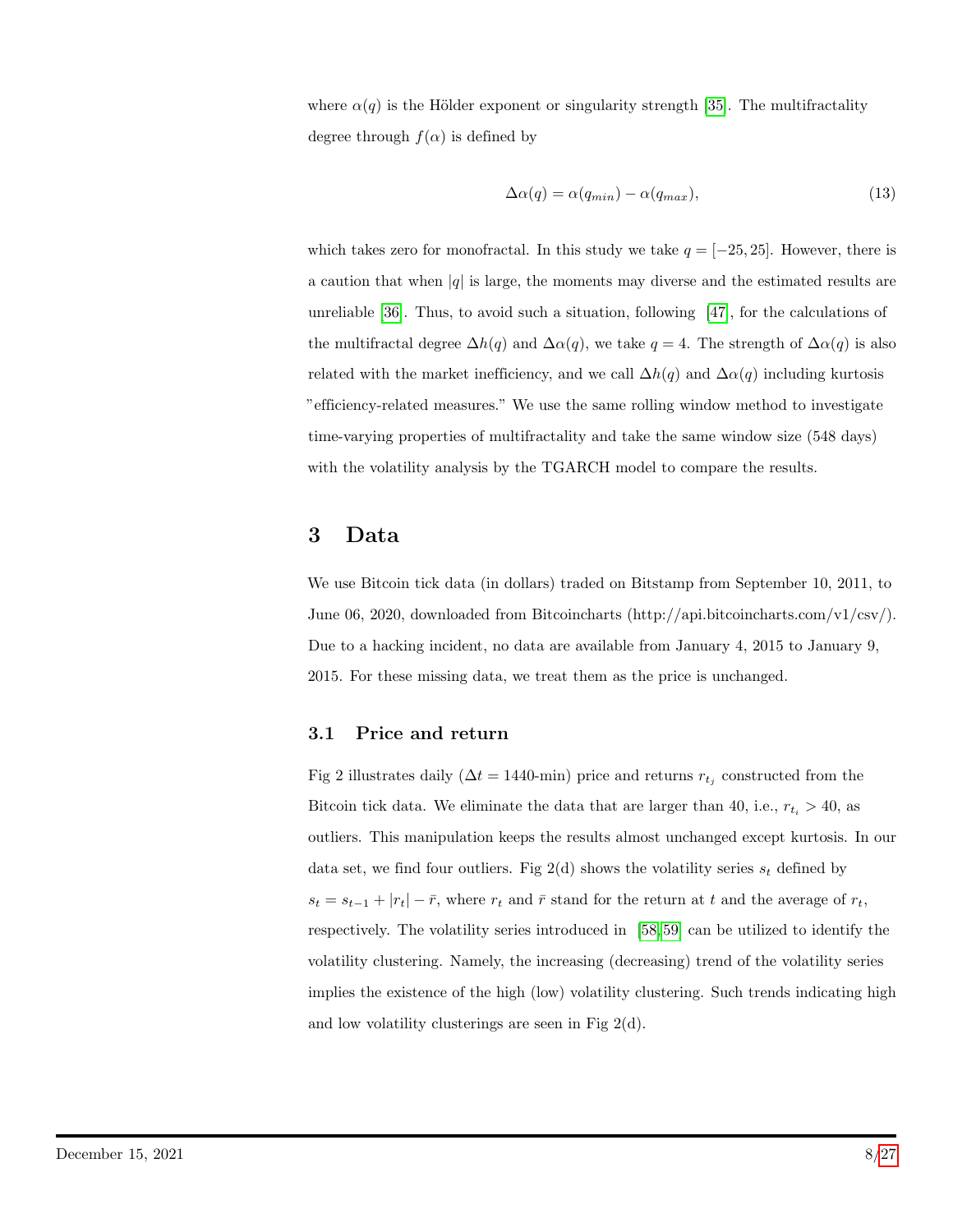

Fig 2. (a): Daily price, (b): daily price (semi-log plot), (c): returns and (d) volatility series.

Table 1 provides descriptive statistics for the whole sample of returns, and we find a positive average, high kurtosis, and negative skewness. We also explore the time variation in these using the rolling window method.

Table 1. Descriptive statistics for the whole sample of daily returns. SD stands for "standard deviation." The values in parentheses indicate one sigma errors estimated by the Jackknife method.

| Mean     |              | Kurtosis   | Skewness     |        |
|----------|--------------|------------|--------------|--------|
| 0.27(11) | $\pm$ 63(41) | 11 $9(22)$ | $-0.267(99)$ | - 3188 |

### 3.2 Time-varying properties of descriptive statistics

Fig 3 illustrates the average, standard deviation (SD), kurtosis, and skewness calculated with a 548-day rolling window. Interestingly, they vary considerably over time. Whilst the kurtosis before 2017 is very high (i.e., more than 10), it decreases after 2017. Recently, it has taken a value of around 6, which is still higher than the Gaussian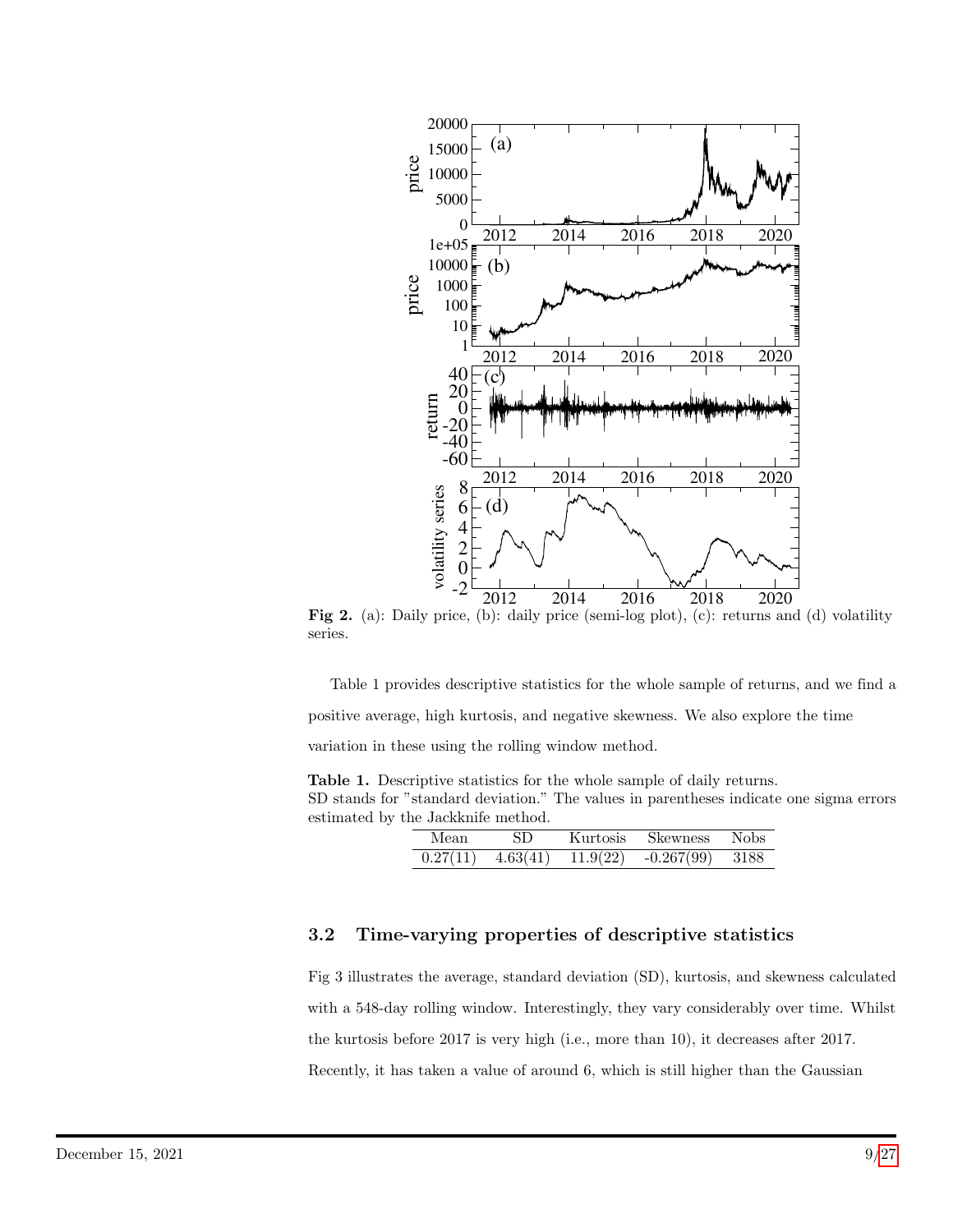kurtosis. The origin of high kurtosis could be a fat-tailed return distribution that means higher price variations are observed more often. At the early stage of Bitcoin market, the tail index  $\mu$  of the cumulative return distribution is found to be  $\mu \approx 2$ , which is referred to as the inverse square law [\[60\]](#page-23-5). The similar tail indces are have also been reported in [\[61\]](#page-23-6) This is sharply contrast to the well-known inverse cubic law for other assets [\[62](#page-24-0)[–65\]](#page-24-1), in which the tail index  $\mu$  is  $\mu \approx 3$ . The inverse square law observed in the Bitcoin market, however, is not permanent. The recent Bitcoin data up to 2017 show that the tail index comes close to 3, which suggests that the Bitcoin market is becoming more mature [\[47\]](#page-22-4). Further studies [\[66,](#page-24-2) [67\]](#page-24-3) also indicate the change of the tail index to 3. It is also worth noting that the recent COVID-19 pandemic considerably affects the cryptocurrency market and as a result the market experiences a volatile period in which the tail index varies [\[13\]](#page-19-11).

These observations imply that the tail index  $\mu$  of the cumulative return distribution in the Bitcoin market varies over time and moves from  $\mu \approx 2$  (fatter tail) to  $\mu \approx 3$ (thinner tail), which could account for the decrease in kurtosis. Although the skewness is mostly negative over the whole period, the magnitude of the negative skewness decreases gradually with time, and the skewness seems to disappear in recent returns. The disappearance of skewness possibly means the efficiency improvement of the Bitcoin market, and agrees with the observation in efficiency-related measures such as the Hurst exponent and the multifractal degree that indicate that the market efficiency of the Bitcoin market varies over time and the recent market efficiency is being improved. We describe the results on the market efficiency in more detail later. Overall, these findings in descriptive statistics also suggest that properties of the Bitcoin market vary over time. Thus, it is important to consider time variation in analysis.

#### 3.3 Aggregational Gaussianity

Fig 4 illustrates the aggregational Gaussianity of returns, namely the kurtosis of returns sampled at  $\Delta t$  as a function of  $\Delta t$ . The figure is plotted in log-log scale, and we find that the kurtosis decreases according to a power-law up to  $\Delta t \approx 20000$  min  $\approx$  two weeks, with an exponent  $\sim$  −0.62, and the kurtosis of returns at  $\Delta t$  longer than two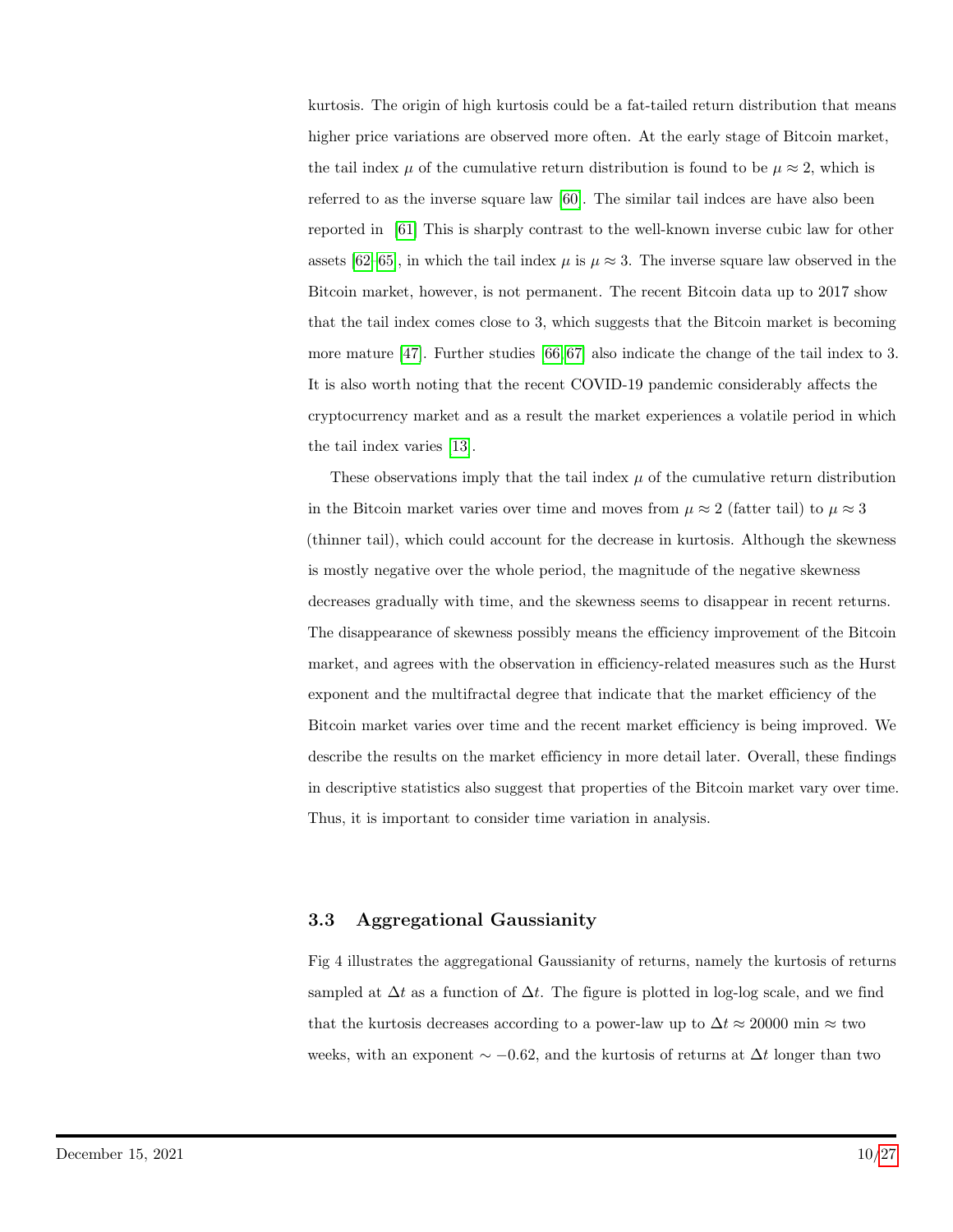

Fig 3. Fig 3. Average, SD, kurtosis, and skewness as a function of time. SD stands for standard deviation. These are calculated using the rolling window method with a window size of 548 days. Bars in the data points represent one sigma error, estimated by the Jackknife method.

weeks is consistent with the Gaussian kurtosis, in agreement with the previous result [\[17\]](#page-20-2). This finding suggests that the time series of returns at  $\Delta t$  longer than two weeks most likely becomes the random Gaussian time series.

## 4 Empirical results and discussion

Table 2 presents the TGARCH parameters estimated for the whole dataset. The  $\gamma$ parameter is negative, which indicates an inverted asymmetry in the volatility. Its magnitude, however, is not large, which is consistent with the result of [\[31\]](#page-21-3). This is probably because the strength of time-varying asymmetry of  $\gamma$  weakens in the parameter estimation for the whole dataset which may include both periods of positive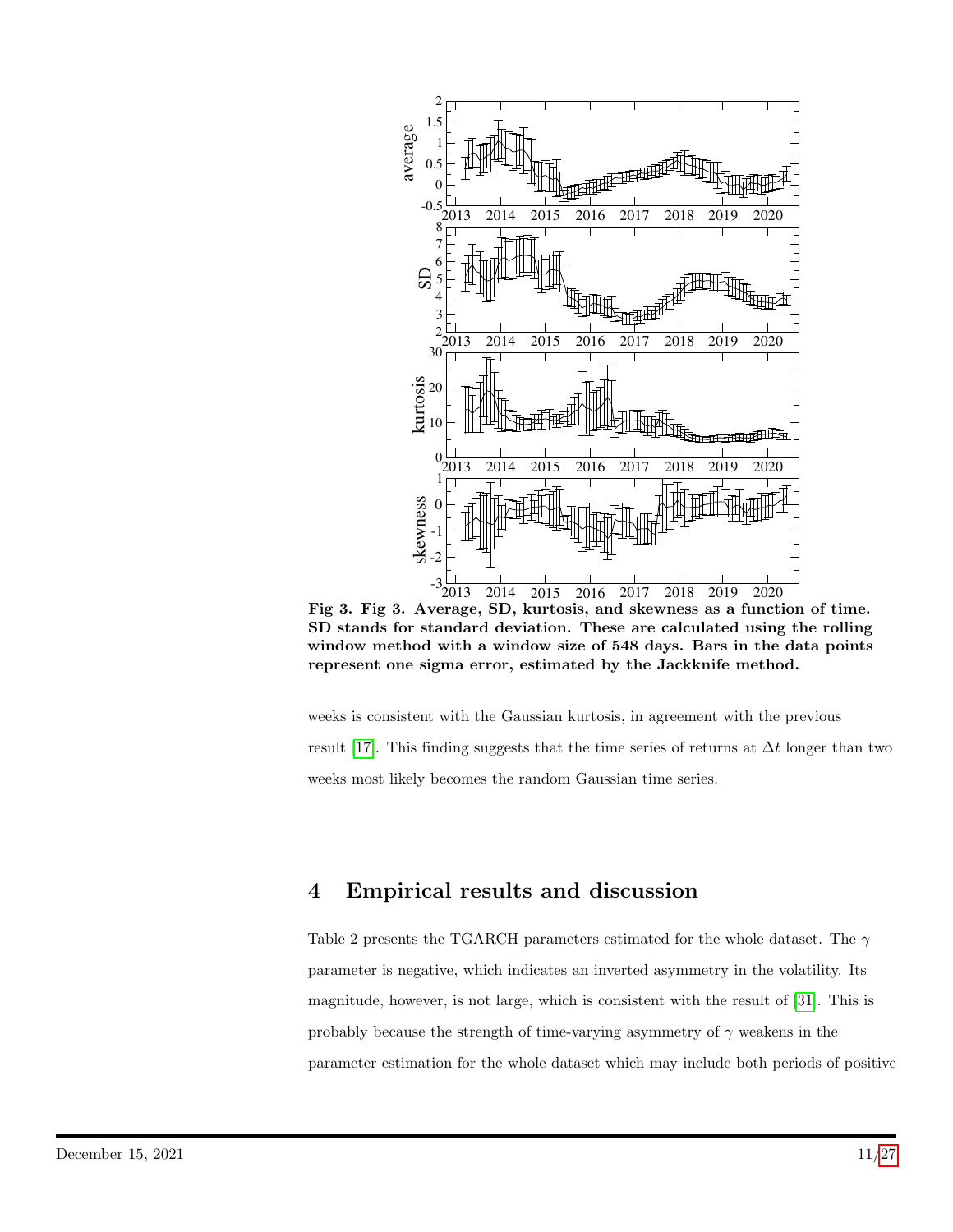

Fig 4. Kurtosis at various sampling period  $\Delta t$  as a function of  $\Delta t$ . Bars in the data points represent one sigma error, estimated by the Jackknife method. The red line displays the Gaussian kurtosis  $(= 3)$ .

and negative asymmetries. In the following, we find that the  $\gamma$  parameter varies over time considerably.

Table 2. TGARCH parameter estimates for the whole dataset.  $\nu$  is the shape parameter of the Student t distribution.

The values in parentheses indicate standard errors.

|  | $0.181(36)$ $0.853(17)$ $0.235(77)$ $-0.058(21)$ $-0.044(17)$ $0.181(36)$ $3.21(14)$ |  |  |
|--|--------------------------------------------------------------------------------------|--|--|

Figs 5 and 6 show the results of the TGARCH parameters in the 548-day rolling window. It is evident that the parameters vary over time. Although parameter  $\gamma$  is mostly negative, we find some exceptions. For instance, parameter  $\gamma$  takes positive or zero values around 2015; and after 2019, its magnitude becomes small or consistent with zero. We also observe a strong inverted asymmetry between 2016 and 2018. For the robustness check on the IID distribution in Eq (2), we perform the parameter estimation with the normal and generalized error distributions, and find that the similar asymmetric volatility patterns to that from the Student t distribution are obtained. Therefore, the choice of distributions in the IID process is irrelevant.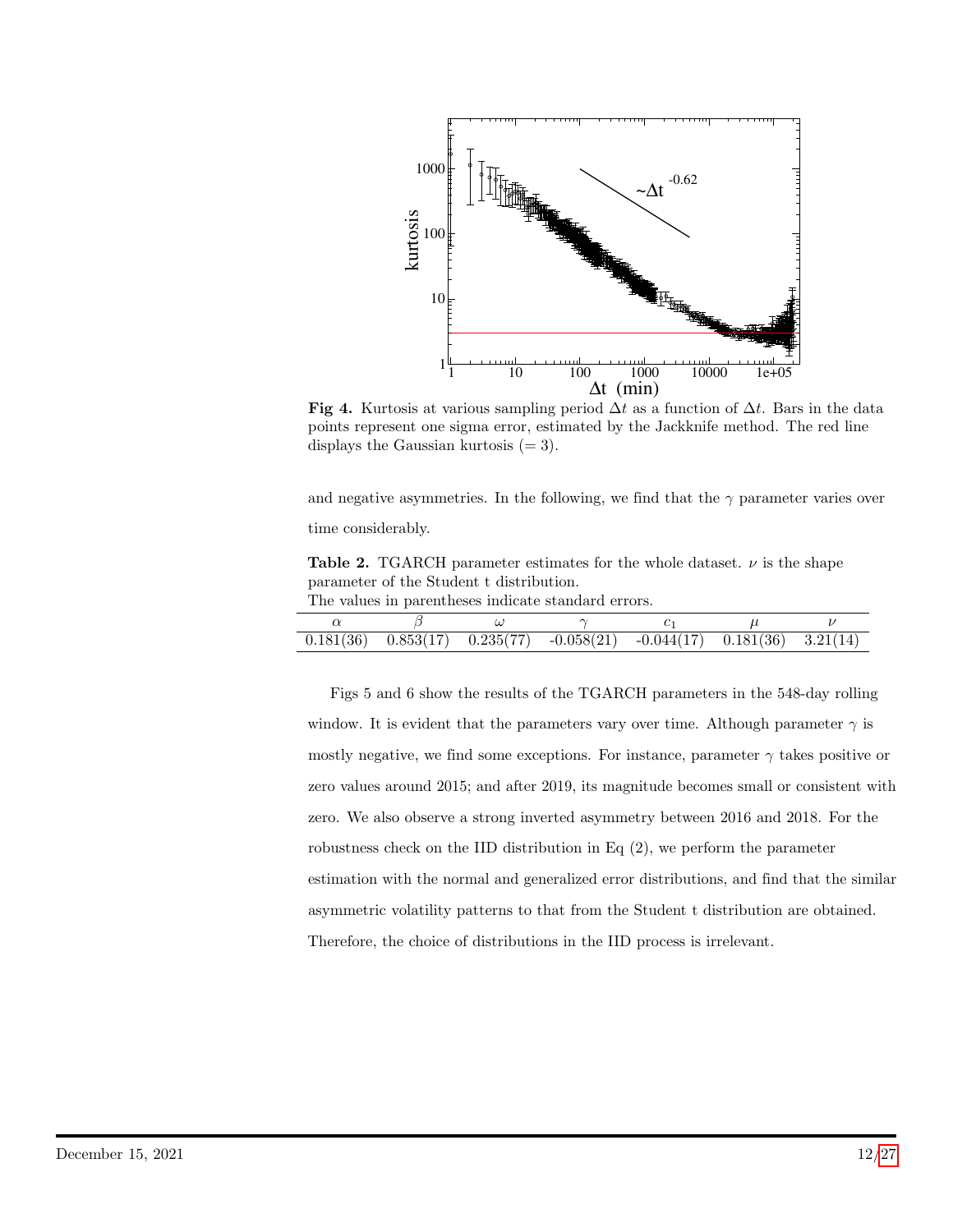

Fig 5. Estimation results of  $\alpha$ ,  $\beta$ , and  $\omega$ . The error bars show the standard errors.

The  $AR(1)$  parameter  $c_1$ , which captures serial correlation, also varies considerably. It is argued that non-zero serial correlation implies that uninformed investors dominate in trading and that price changes due to uninformed investors will increase volatility more than price changes caused by informed investors [\[68\]](#page-24-4). In line with [\[68\]](#page-24-4), it is claimed that non-zero  $AR(1)$  coefficients are found for cryptocurrencies; and the inverted asymmetry due to uniformed investors is consistent with phenomena such as fear of missing out, pump and dump schemes, and the disposition effect [\[31\]](#page-21-3). Our results of  $c_1$  indicate that there are periods in which  $c_1$  is consistent with zero, which suggests that the Bitcoin market is not always dominated by uninformed investors. We find both strong inverted asymmetry and non-zero  $c_1$  from 2016 to 2018. Thus, the period from 2016 to 2018 is considered to be dominated by uninformed investors, thereby affecting the volatility asymmetry. As seen in Fig 2, in this period, the Bitcoin price increases considerably and recorded the highest value on December 2017. Consequently, Bitcoin price movement in this period is associated with the inverted asymmetry induced dominantly by uninformed investors.

We also estimate the model parameters for high-frequency returns (6h and 12h). Fig 7 represents the results of  $\gamma$  together with those from the daily returns. We find that high-frequency returns exhibit similar variation with daily returns except that the 6h returns for which no significant inverted asymmetry is seen before 2015. These results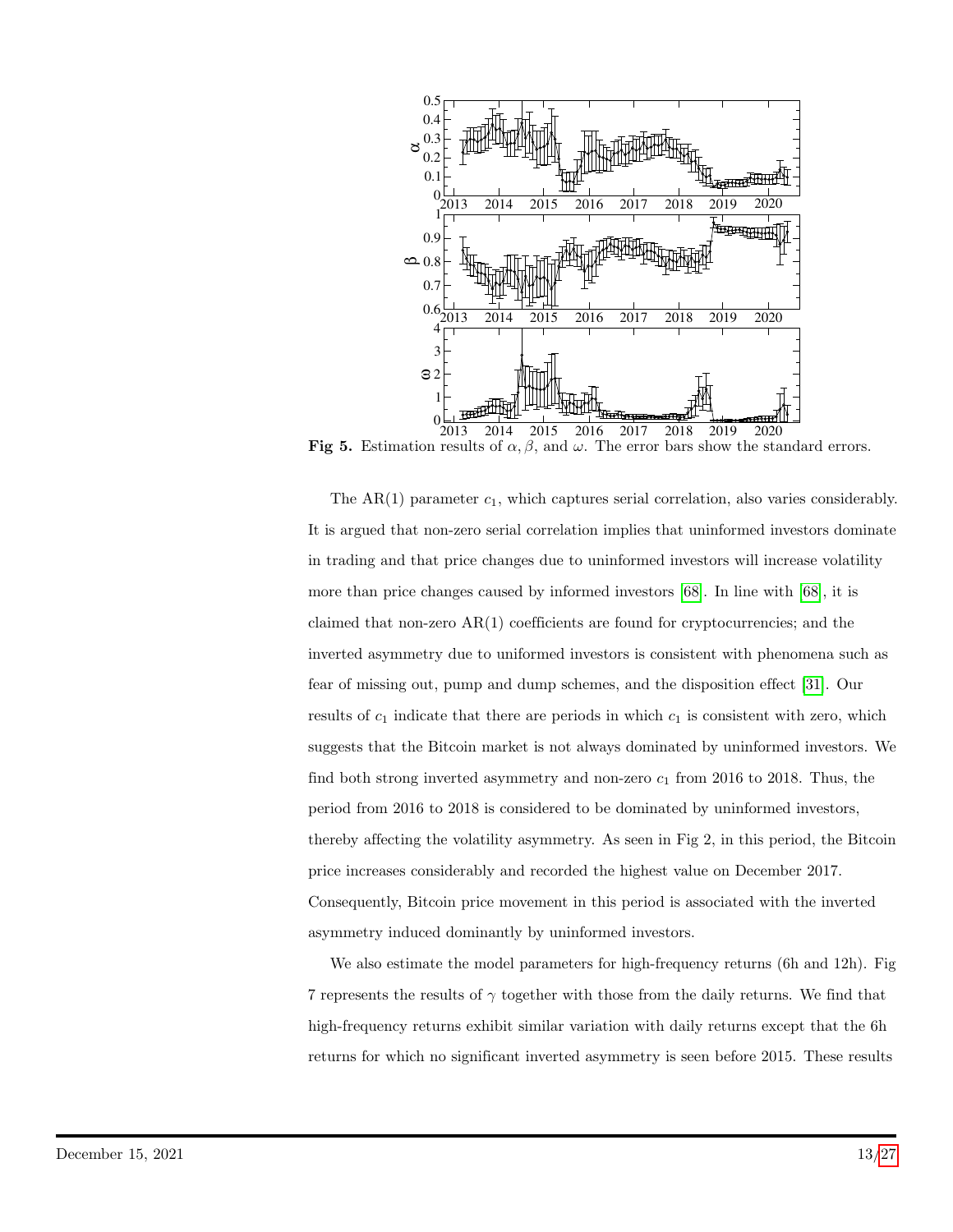

Fig 6. Estimation results of  $\gamma$ ,  $c_1$  and  $\mu$ . The error bars show the standard errors.

imply that whilst the asymmetric volatility pattern remains for higher frequency returns, the detail of the asymmetry pattern depends on the frequency of returns.





To calculate the multifractal degree  $\Delta h(q)$  and  $\Delta \alpha(q)$ , we first determine  $h(q)$  by fitting the fluctuation function  $F_q(s)$  to Eq(9) in a range of  $s = [20, 100]$ . Then, we determine  $\Delta h(q)$  and  $\Delta \alpha(q)$  by Eq(10) and (13), respectively. As representatives, Fig 8 (a)-(b) shows fluctuation functions  $F_q(s)$  calculated using the first window data and  $h(q)$ , respectively.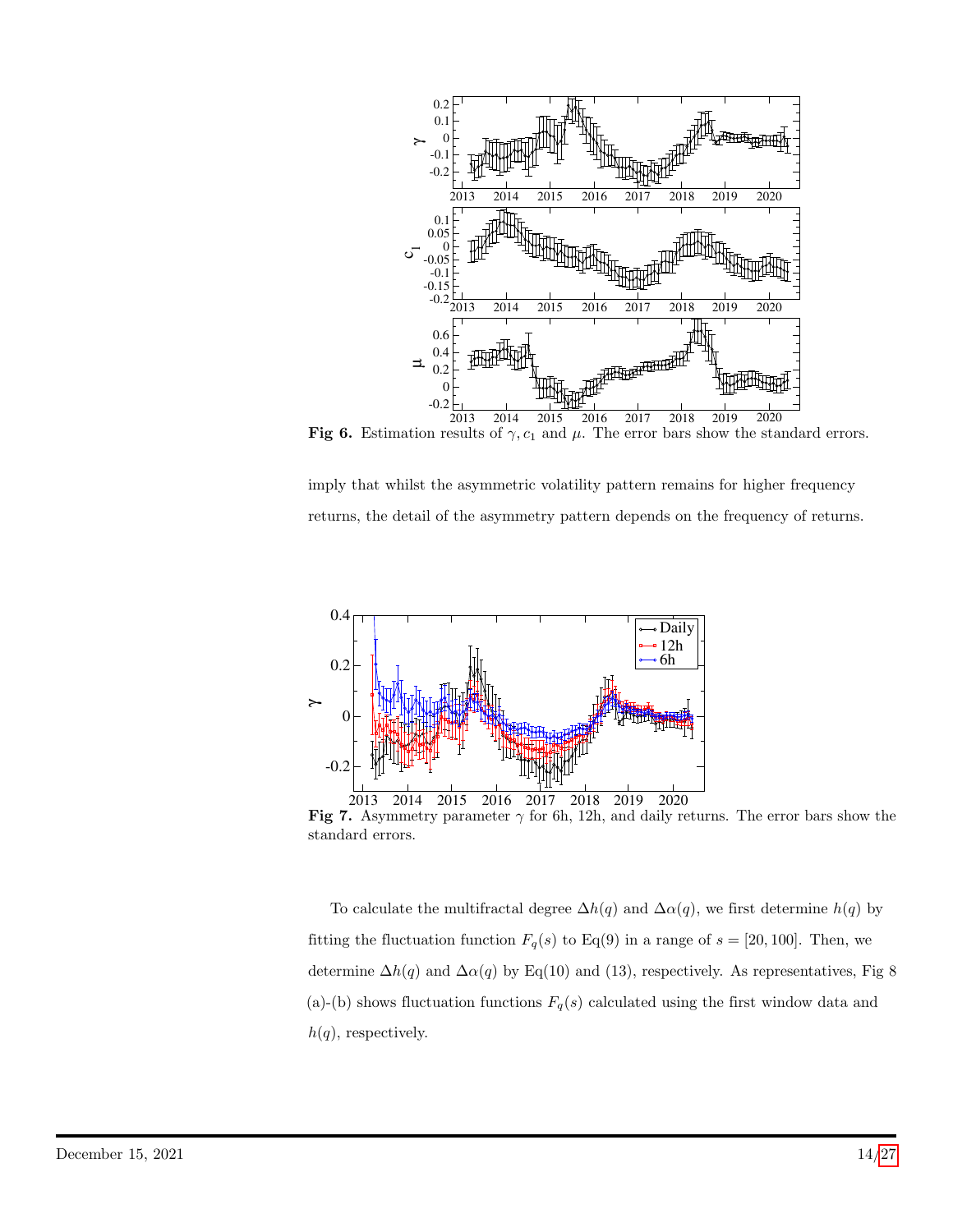

**Fig 8.** (a) Fluctuation functions  $F_q(s)$  (b) The generalized Hurst exponent  $h(q)$ . In Fig 8 (a), the results are plotted from  $q = -25$  (bottom) to  $q = 25$  with a step of 1.0.

Fig 9 (a) represents the Hurst exponent  $h(2)$  as a function of time, showing some anti-persistent periods  $(h(2) < 1/2)$ . The recent  $h(2)$  around 2020 is consistent with or slightly above 1/2, which suggests that the recent Bitcoin market is becoming more efficient. This finding is consistent with the results of kurtosis and skewness in Fig 3 that shows low kurtosis and insignificant skewness for the recent Bitcoin market, meaning that the return distribution becomes more Gaussian shaped than before. For  $\Delta h(q)$  and  $\Delta \alpha(q)$ , we show the results of  $q = 4$  in Fig 9 (b) as a function of time. Two measures of the multifractal degree calculated here show the same time-varying pattern. Broadly speaking, the multifractal degree decreases with time, which suggests that the Bitcoin market gradually approaches the efficient market. Using the Amihud illiquidity measure [\[69\]](#page-24-5), it is argued that the market inefficiency in the cryptocurrency market is caused by illiquidity and the illiquidity is related with anti-persistency [\[4\]](#page-19-2). For the Bitcoin market, liquidity in terms of the Amihud illiquidity measure turns out to be improving [\[44\]](#page-22-3), which agrees with the improved efficiency of the Bitcoin market in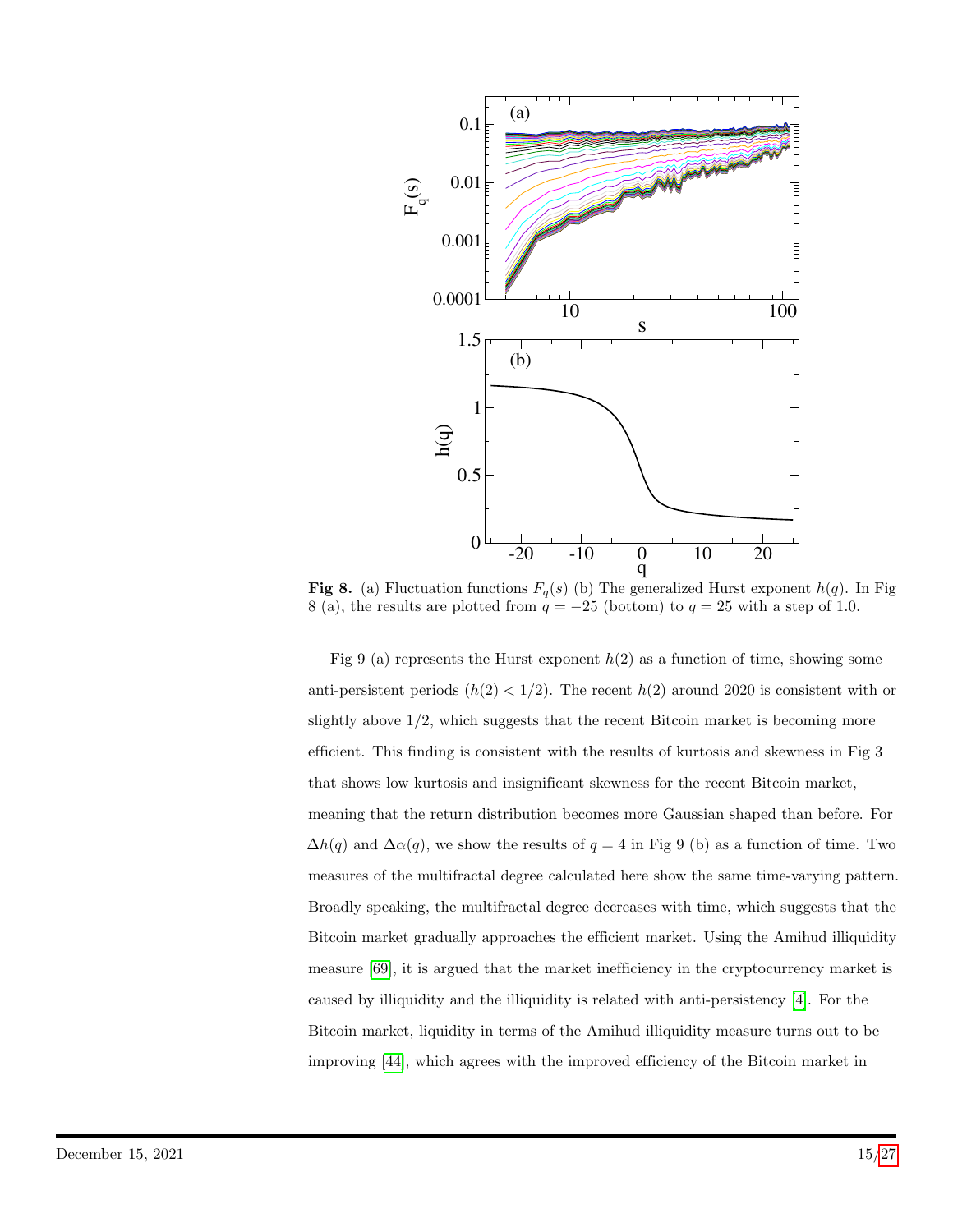recent years.



Fig 9. (a) the Hurst exponent  $h(2)$ , (b) multifractal degrees  $\Delta h(4)$  and  $\Delta \alpha(4)$ . These results are obtained by the rolling window method with a 548-day window and a step of 1 day.

In Fig 10 (a)-(b), we examine the relationship between kurtosis and the efficiency-related measures (a)  $h(2)$  and (b)  $\Delta \alpha(4)$ . Fig 10 (a) shows that the results of  $h(2)$  near  $1/2$  takes kurtosis smaller values, for example, less than 7. However, most larger kurtoses more likely correspond to  $h(2)$  far from  $1/2$ . In Fig 10 (b), we find that the smaller kurtoses opt to take small  $\Delta \alpha(4)$ . Therefore, the results of Fig 10 (a)-(b) imply that in the more efficient market, the kurtosis takes smaller values close to the Gaussian one. Here, note that since returns at short scale are usually fat-tailed distributions, the kurtosis of daily returns may not reach the Gaussian one, and it rather reaches a certain minimum value  $(> 3)$  at the efficiency-improved market.

Fig 11 (a)-(c) illustrates relationships between the asymmetric parameter  $\gamma$  and three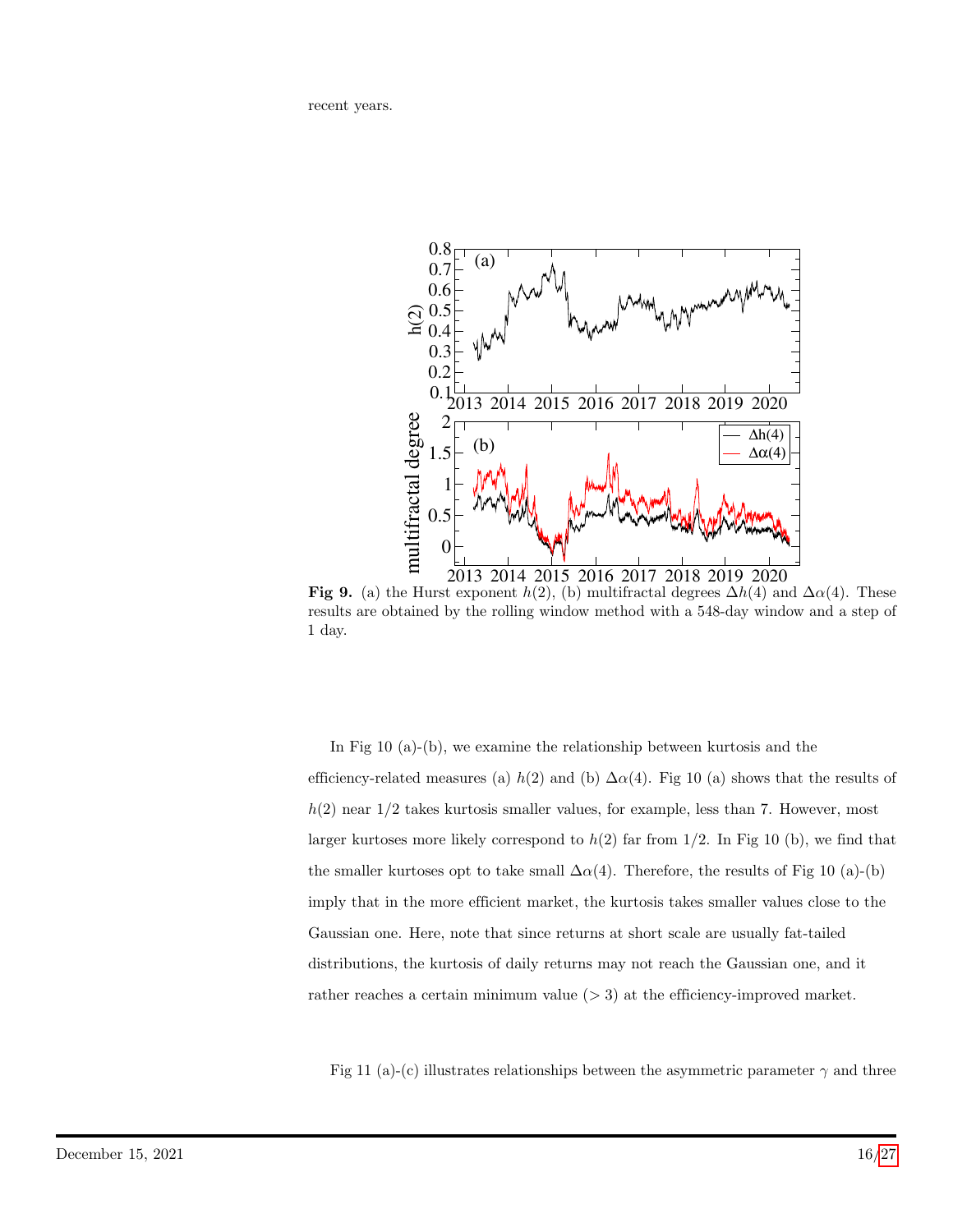

Fig 10. (a) Kurtosis versus  $h(2)$  and (b) Kurtosis versus  $\Delta \alpha(4)$ .

measurements, (a)  $h(2)$ , (b)  $\Delta \alpha(4)$ , and (c) kurtosis, and some remarks are in order. In Fig 11 (a), it is observed that in an anti-persistent domain  $(h(2) < 1/2)$ , the asymmetric parameter  $\gamma$  takes negative value more than positive ones, and the parameter  $\gamma$  near zero tends to cluster in a region that  $h(2)$  takes values near  $1/2$  or slightly above  $1/2$ .

In Fig 11 (b), we find that in a region of small  $\Delta \alpha(4)$ , for example,  $\Delta \alpha(4) < 0.5$ , the parameter  $\gamma$  mostly takes values near zero. However, for larger  $\Delta \alpha(4)$ , the parameter  $\gamma$ tends to take negative values. Fig 11 (c) indicates that for a region near the Gaussian kurtosis (e.g., kurtosis  $\langle 7 \rangle$ , the parameter  $\gamma$  comes to values near zero. Moreover, mostly the strong negative  $\gamma$  comes to a region with higher kurtoses. The overall results from Fig 10 (a)-(c) indicate that for the market being more efficient, that is, for  $h(2)$ near  $1/2$ , small  $\Delta \alpha(4)$ , and kurtosis closer to the Gaussian one, the volatility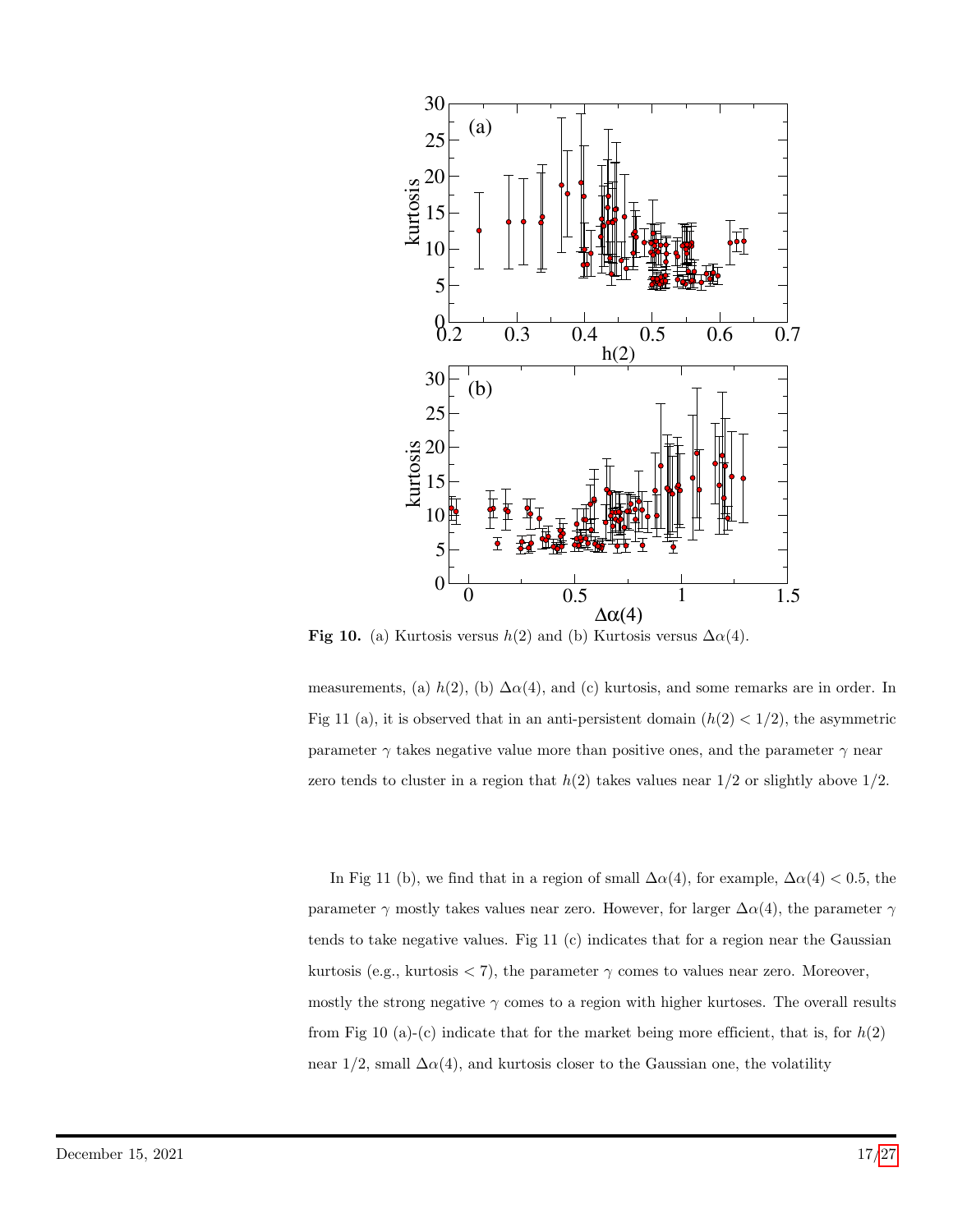asymmetry likely disappears. This is consistent with the consequence of the efficient market that any predictable patterns such as the asymmetric volatility should not exist.

### 4.1 An application on investment strategy

Correct understanding of the market state is of great importance for investors who change trading strategy depending on the state of the market. This study could contribute to offer such information. For example, according to the efficient market hypothesis [\[46\]](#page-22-1), the technical analysis is not supported on the efficient market. Our results imply that the recent Bitcoin market is being efficient and it might be difficult to make high profits by the technical analysis. By monitoring the market efficiency of Bitcoin, if the Bitcoin market becomes inefficient substantially again, one could use the technical analysis to gain profits. Another suggestion from the efficient market hypothesis is that on the efficient market, the most efficient portfolio is a market portfolio consisting of every asset weighted in proportion to its market capitalization. Of course, it is difficult to form a completely diversified portfolio in practice [\[70\]](#page-24-6). However, it may be possible to make an approximate diversified portfolio including the efficient Bitcoin. Furthermore, although not all cryptocurrencies are efficient, when the cryptocurrency markets become more mature and more efficient, an index or portfolio consisting of cryptocurrencies could be a proxy of a fully diversified portfolio on the cryptocurrency markets.

# 5 Conclusions

We use the rolling window method to investigate time-varying properties of Bitcoin. We find that various measurements, such as volatility asymmetry, kurtosis, skewness, serial correlation, and multifractality, are time varying. Thus, the Bitcoin market may have inherently variable properties. Although the inverted asymmetry is observed in Bitcoin and the strong inverted asymmetry is found around 2016-2018, the recent volatility asymmetry is weak. The magnitude of the volatility asymmetry may relate with the market state, especially the market efficiency.

To investigate a relationship between the volatility asymmetry and the market efficiency, we examine efficiency-related measures: the Hurst exponent, multifractal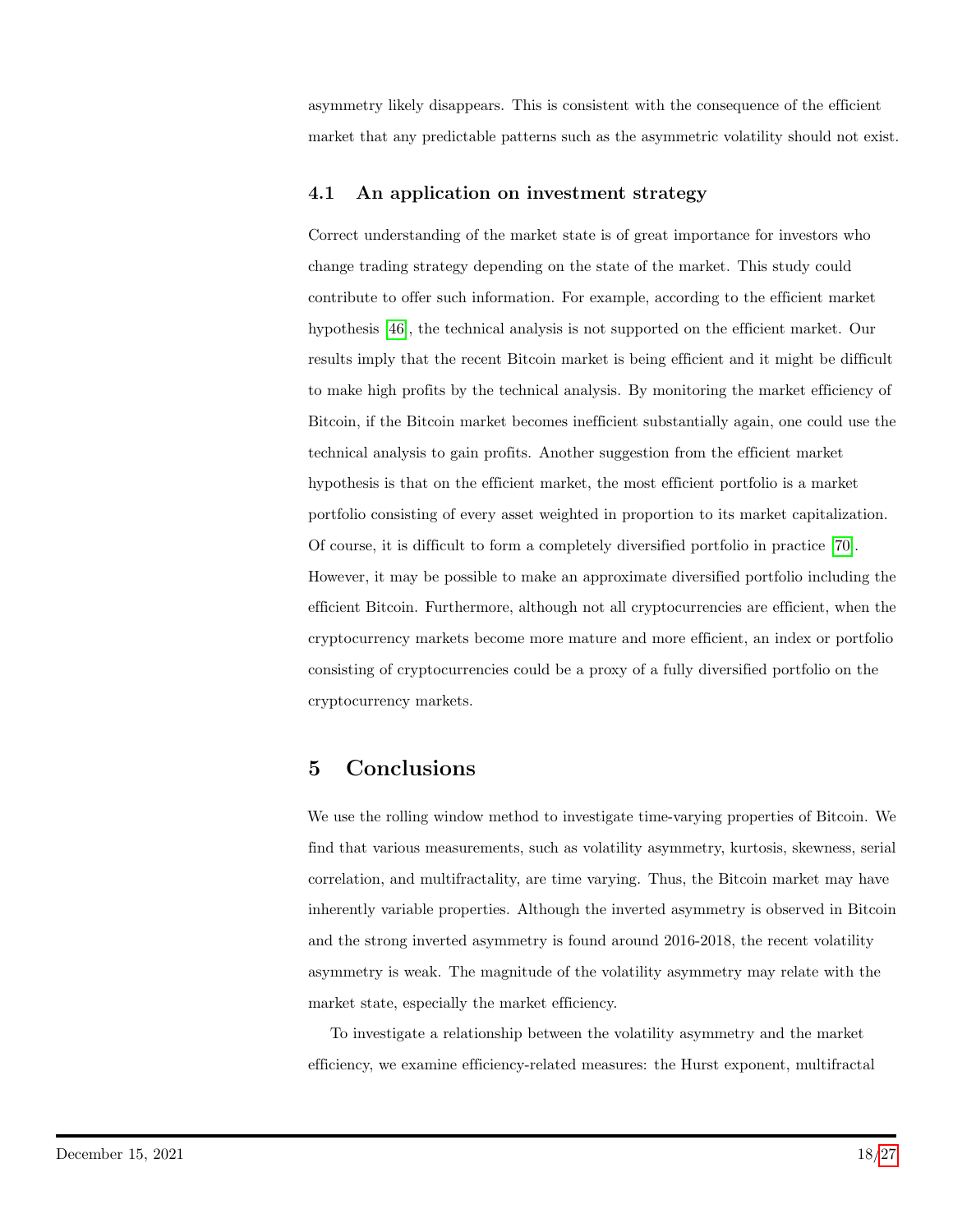degree, and kurtosis. We find that when these efficiency-related measures indicate that the market is more efficient, the volatility asymmetry is more likely to weaken. The efficiency-related measures indicate that the recent Bitcoin market has become more efficient.

Whilst we use one of the GARCH-type models, that is, TGARCH model, which is commonly used in volatility analysis of Bitcoin, other types of volatility models such as stochastic volatility model [\[71](#page-24-7)[–73\]](#page-24-8) exist. It might be interesting to investigate whether these models lead to the similar results on the volatility asymmetry.

In addition to the inverted asymmetry, other remarkable properties are observed in the Bitcoin market. For example, whilst it is claimed that for stock markets, time series of the log-volatility increments shows "monofractal" anti-persistence behavior [\[74–](#page-25-0)[76\]](#page-25-1), for the Bitcoin market "multifractal" anti-persistence behavior is reported [\[11\]](#page-19-9). This difference is important to construct a correct volatility model with monofractal or multifractal behavior. Another interesting property is observed in return-volatility cross-correlation. For stock markets, it is found that return-volatility cross-correlation function exhibits an exponential decay that indicates that the return-volatility cross-correlation is short-ranged [\[77](#page-25-2)[–79\]](#page-25-3). However, for the Bitcoin market, the return-volatility cross-correlation function shows a power law meaning that the cross-correlation is long-ranged [\[12\]](#page-19-10). The mechanism that originates these remarkable properties including the inverted asymmetry are not established yet. Toward the complete understanding of the Bitcoin dynamics, we should further study these properties in more detail in future direction.

# Acknowledgment

Numerical calculations for this work were carried out at the Yukawa Institute Computer Facility and at the facilities of the Institute of Statistical Mathematics.

## <span id="page-18-0"></span>References

1. Nakamoto S. Bitcoin: A Peer-to-Peer Electronic Cash System; 2008.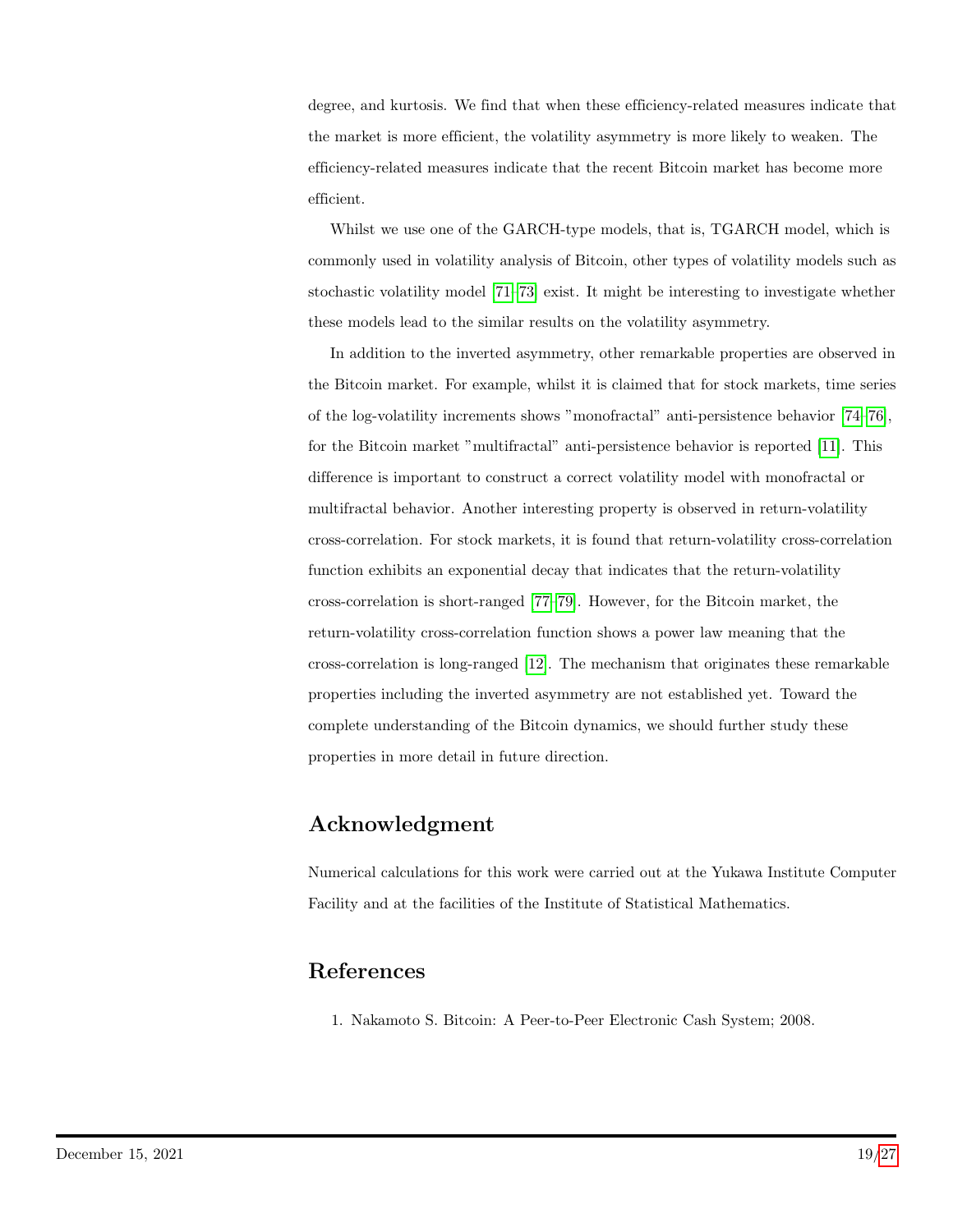- <span id="page-19-0"></span>2. Dyhrberg AH. Hedging capabilities of Bitcoin. Is it the virtual gold? Finance Research Letters. 2016;16:139–144.
- <span id="page-19-1"></span>3. Cheah ET, Fry J. Speculative bubbles in Bitcoin markets? An empirical investigation into the fundamental value of Bitcoin. Economics Letters. 2015;130:32–36.
- <span id="page-19-2"></span>4. Wei WC. Liquidity and market efficiency in cryptocurrencies. Economics Letters. 2018;168:21–24.
- <span id="page-19-3"></span>5. Takaishi T, Adachi T. Taylor effect in Bitcoin time series. Economics Letters. 2018;172:5–7.
- <span id="page-19-4"></span>6. Thies S, Moln´ar P. Bayesian change point analysis of Bitcoin returns. Finance Research Letters. 2018;27:223–227.
- <span id="page-19-5"></span>7. Koutmos D. Bitcoin returns and transaction activity. Economics Letters. 2018;167:81–85.
- <span id="page-19-6"></span>8. Fang W, Tian S, Wang J. Multiscale fluctuations and complexity synchronization of Bitcoin in China and US markets. Physica A. 2018;512:109–120.
- <span id="page-19-7"></span>9. Phillip A, Chan J, Peiris S. On long memory effects in the volatility measure of cryptocurrencies. Finance Research Letters. 2019;28:95–100.
- <span id="page-19-8"></span>10. Urquhart A. Price clustering in Bitcoin. Economics Letters. 2017;159:145–148.
- <span id="page-19-9"></span>11. Takaishi T. Rough volatility of Bitcoin. Finance Research Letters. 2020;32:101379.
- <span id="page-19-10"></span>12. Takaishi T. Power-law return-volatility cross-correlations of Bitcoin. EPL (Europhysics Letters). 2020;129(2):28001.
- <span id="page-19-11"></span>13. Drożdż S, Kwapień J, Oświęcimka P, Stanisz T, Wątorek M. Complexity in economic and social systems: cryptocurrency market at around COVID-19. Entropy. 2020;22(9):1043.
- <span id="page-19-12"></span>14. Cont R. Empirical Properties of Asset Returns: Stylized Facts and Statistical Issues. Quantitative Finance. 2001;1:223–236.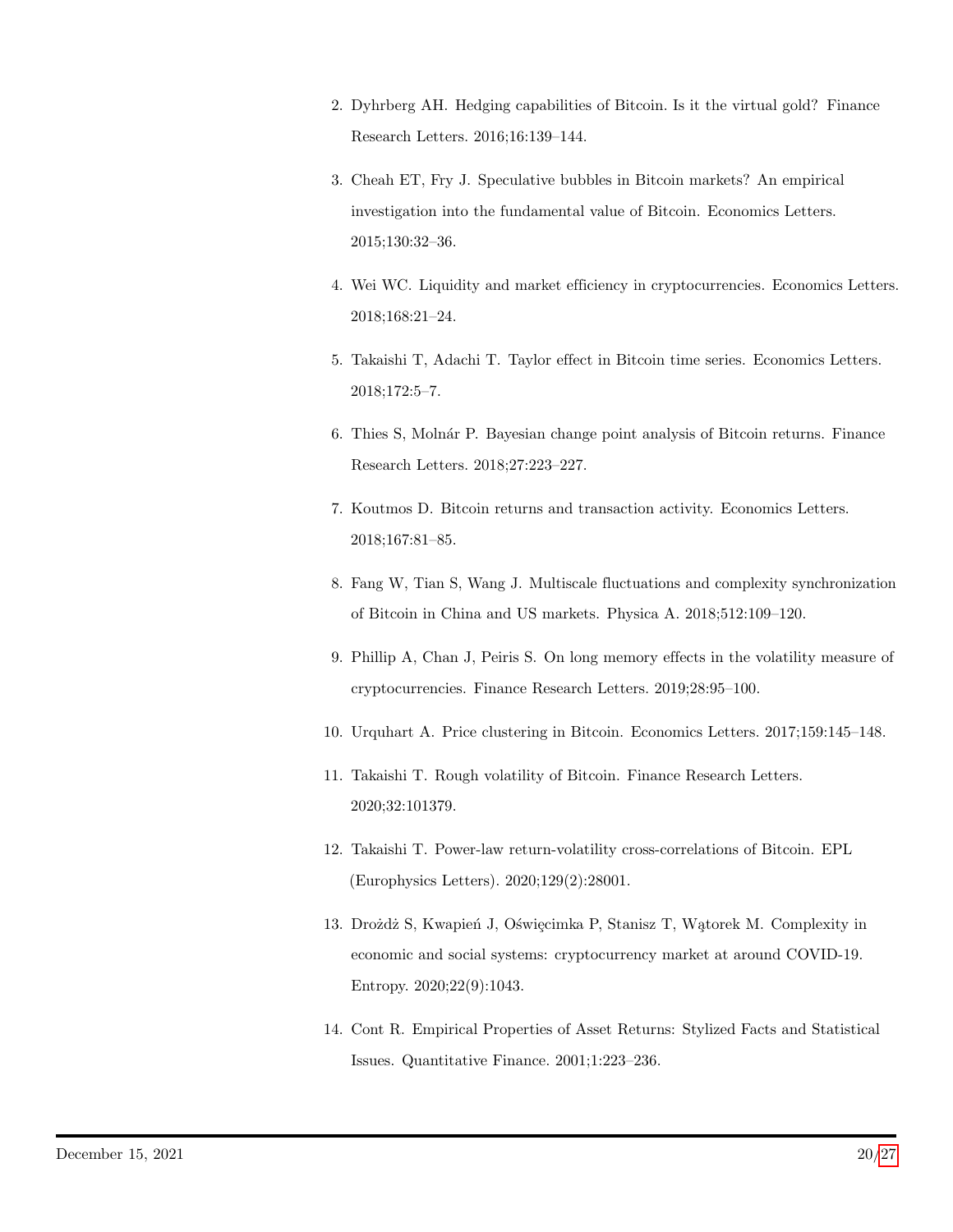- <span id="page-20-0"></span>15. Kwapień J, Drożdż S. Physical approach to complex systems. Physics Reports. 2012;515(3-4):115–226.
- <span id="page-20-1"></span>16. Chu J, Nadarajah S, Chan S. Statistical analysis of the exchange rate of Bitcoin. PloS one. 2015;10(7):e0133678.
- <span id="page-20-2"></span>17. Takaishi T. Statistical properties and multifractality of Bitcoin. Physica A. 2018;506:507–519.
- <span id="page-20-3"></span>18. Engle RF. Autoregressive conditional heteroscedasticity with estimates of the variance of United Kingdom inflation. Econometrica: Journal of the Econometric Society. 1982; p. 987–1007.
- <span id="page-20-8"></span>19. Bollerslev T. Generalized Autoregressive Conditional Heteroskedasticity. Journal of Econometrics. 1986;31:307–327.
- <span id="page-20-9"></span>20. Nelson DB. Conditional Heteroskedasticity in Asset Returns: A New Approach. Econometrica. 1991;59:347–370.
- <span id="page-20-4"></span>21. Glosten LR, Jaganathan R, Runkle D. On the Relation Between the Expected Value and the Volatility of the Nominal Excess on Stocks. Journal of Finance. 1993;48:1779–1801.
- <span id="page-20-5"></span>22. Bouri E, Azzi G, Dyhrberg AH. On the return-volatility relationship in the Bitcoin market around the price crash of 2013. Economics: The Open-Access, Open-Assessment E-Journal. 2017;11:1–16.
- 23. Katsiampa P. Volatility estimation for Bitcoin: A comparison of GARCH models. Economics Letters. 2017;158:3–6.
- 24. Stavroyiannis S, Babalos V. Dynamic properties of the Bitcoin and the US market. Available at SSRN 2966998. 2017;.
- <span id="page-20-6"></span>25. Ardia D, Bluteau K, R¨uede M. Regime changes in Bitcoin GARCH volatility dynamics. Finance Research Letters. 2019;29:266–271.
- <span id="page-20-7"></span>26. Black F. Studies of Stock Market Volatility Changes. 1976 Proceedings of the American Statisticsl Association, Business and Economic Statistics Section. 1976; p. 177–181.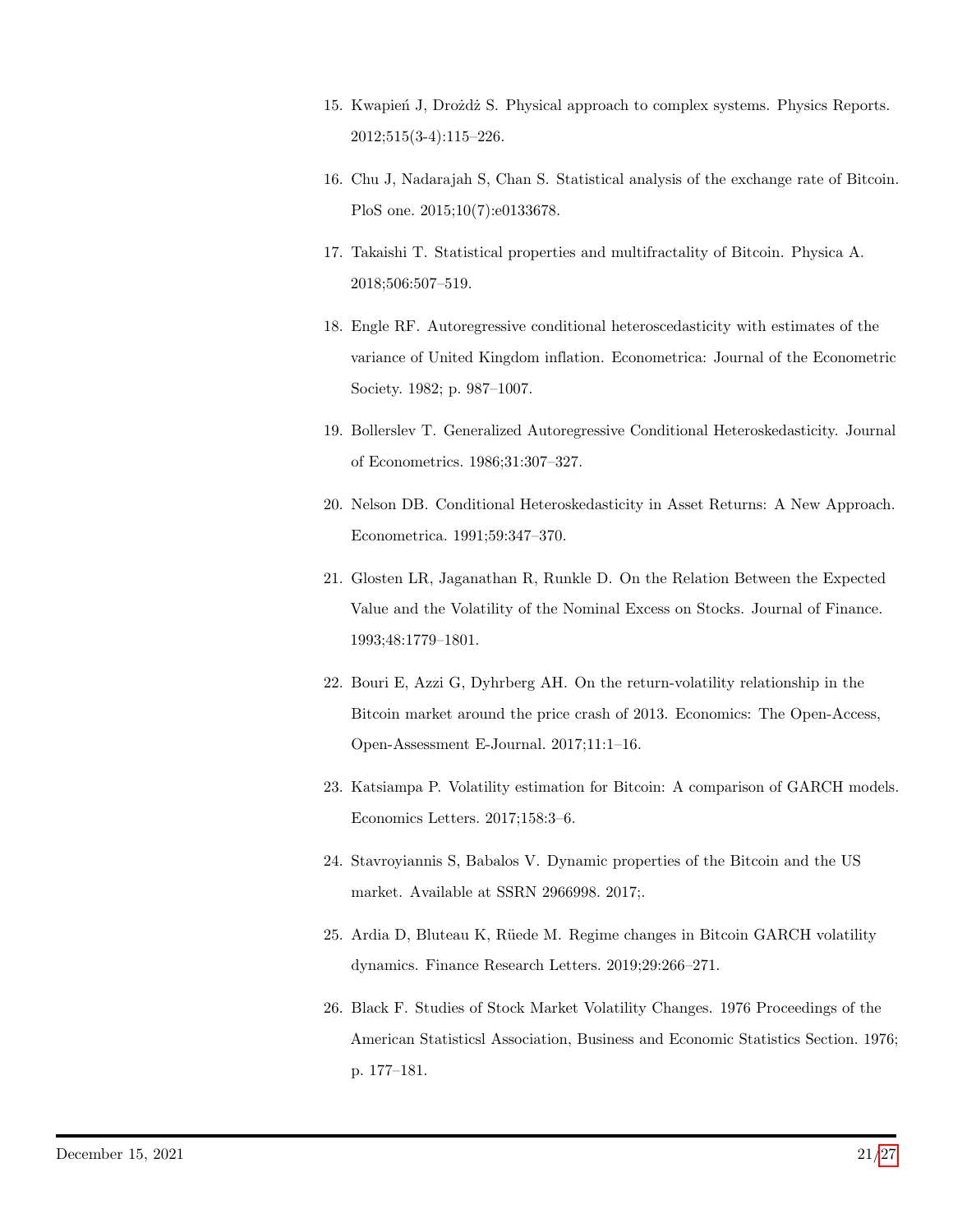- <span id="page-21-10"></span>27. Christie AA. The stochastic behavior of common stock variances: Value, leverage and interest rate effects. Journal of Financial Economics. 1982;10:407–432.
- <span id="page-21-0"></span>28. Wu G. The determinants of asymmetric volatility. The Review of Financial Studies. 2001;14(3):837–859.
- <span id="page-21-1"></span>29. Dyhrberg AH. Bitcoin, gold and the dollar–A GARCH volatility analysis. Finance Research Letters. 2016;16:85–92.
- <span id="page-21-2"></span>30. Bouoiyour J, Selmi R. Bitcoin: A beginning of a new phase. Economics Bulletin. 2016;36(3):1430–1440.
- <span id="page-21-3"></span>31. Baur DG, Dimpfl T. Asymmetric volatility in cryptocurrencies. Economics Letters. 2018;173:148–151.
- <span id="page-21-4"></span>32. Fakhfekh M, Jeribi A. Volatility dynamics of crypto-currencies' returns: Evidence from asymmetric and long memory GARCH models. Research in International Business and Finance. 2020;51:101075.
- <span id="page-21-5"></span>33. Bollerslev T, Chou RY, Kroner KF. ARCH modeling in finance: A review of the theory and empirical evidence. Journal of econometrics. 1992;52(1-2):5–59.
- <span id="page-21-6"></span>34. Kyriazis NA, Daskalou K, Arampatzis M, Prassa P, Papaioannou E. Estimating the volatility of cryptocurrencies during bearish markets by employing GARCH models. Heliyon. 2019;5(8):e02239.
- <span id="page-21-7"></span>35. Kantelhardt JW, Zschiegner SA, Koscielny-Bunde E, Havlin S, Bunde A, Stanley HE. Multifractal detrended fluctuation analysis of nonstationary time series. Physica A. 2002;316(1):87–114.
- <span id="page-21-8"></span>36. Jiang ZQ, Xie WJ, Zhou WX, Sornette D. Multifractal analysis of financial markets. Rep Prog Phys. 2019;82(12):125901.
- <span id="page-21-9"></span>37. Urquhart A. The inefficiency of Bitcoin. Economics Letters. 2016;148:80–82.
- 38. Bariviera AF, Basgall MJ, Hasperué W, Naiouf M. Some stylized facts of the Bitcoin market. Physica A. 2017;484:82–90.
- 39. Bariviera AF. The inefficiency of Bitcoin revisited: A dynamic approach. Economics Letters. 2017;161:1–4.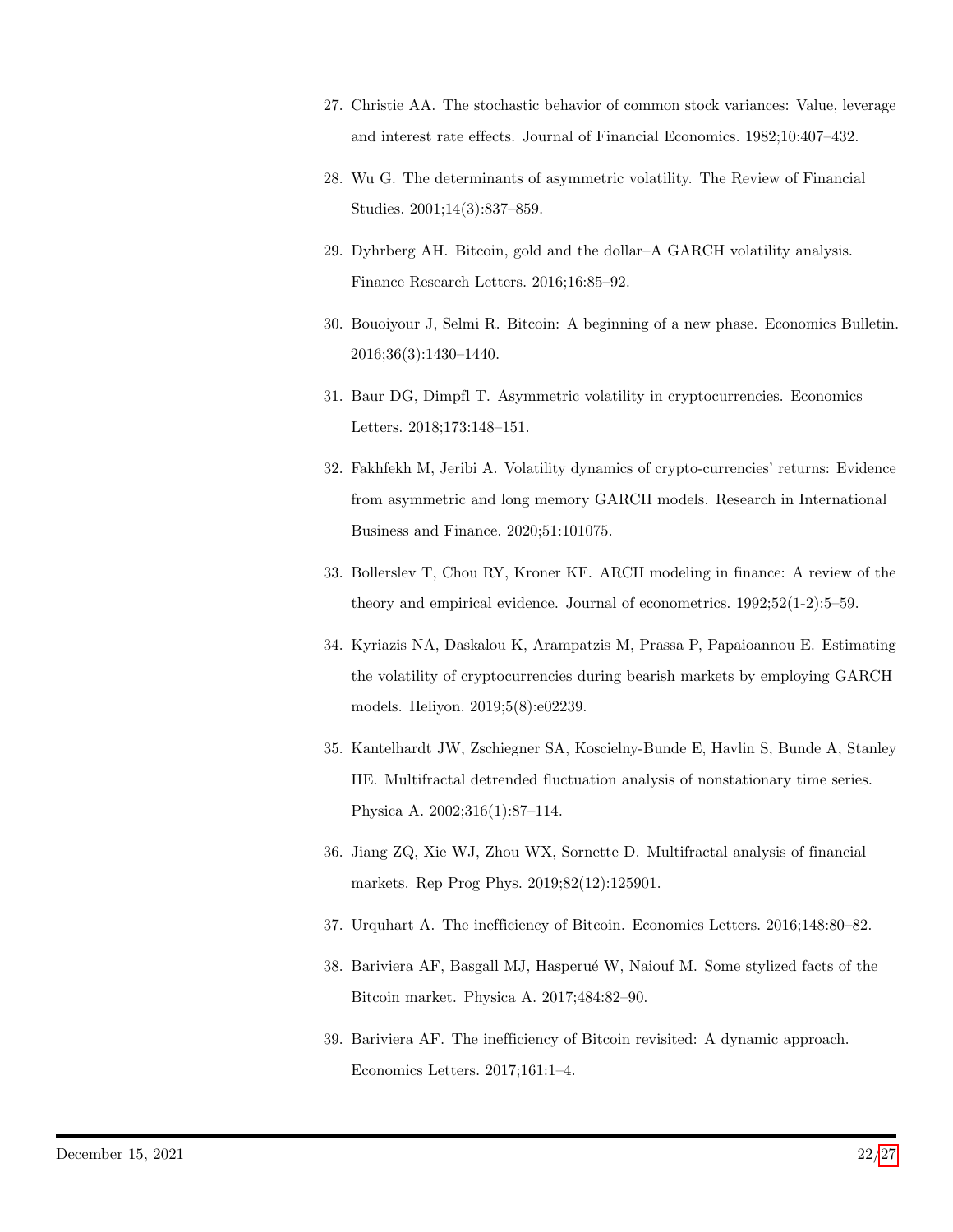- <span id="page-22-2"></span>40. Alvarez-Ramirez J, Rodriguez E, Ibarra-Valdez C. Long-range correlations and asymmetry in the Bitcoin market. Physica A. 2018;492:948–955.
- 41. Kristoufek L. On Bitcoin markets (in) efficiency and its evolution. Physica A. 2018;503:257–262.
- 42. da Silva Filho AC, Maganini ND, de Almeida EF. Multifractal analysis of Bitcoin market. Physica A. 2018;512:954–967.
- 43. Zhang W, Wang P, Li X, Shen D. The inefficiency of cryptocurrency and its cross-correlation with Dow Jones Industrial Average. Physica A. 2018;510:658–670.
- <span id="page-22-3"></span>44. Takaishi T, Adachi T. Market efficiency, liquidity, and multifractality of Bitcoin: A dynamic study. Asia-Pacific Financial Markets. 2020;27:145–154.
- <span id="page-22-0"></span>45. Dimitrova V, Fern´andez-Mart´ınez M, S´anchez-Granero MA, Trinidad Segovia JE. Some comments on Bitcoin market (in) efficiency. PloS one. 2019;14(7):e0219243.
- <span id="page-22-1"></span>46. Fama EF. Efficient capital markets: A review of theory and empirical work. The journal of Finance. 1970;25(2):383–417.
- <span id="page-22-4"></span>47. Drożdż S, Gębarowski R, Minati L, Oświęcimka P, Wątorek M. Bitcoin market route to maturity? Evidence from return fluctuations, temporal correlations and multiscaling effects. Chaos: An Interdisciplinary Journal of Nonlinear Science. 2018;28(7):071101.
- <span id="page-22-5"></span>48. Zunino L, Bariviera AF, Guercio MB, Martinez LB, Rosso OA. On the efficiency of sovereign bond markets. Physica A. 2012;391(18):4342–4349.
- <span id="page-22-6"></span>49. Sentana E. Quadratic ARCH Models. Review of Economic Studies. 1995;62:639–661.
- 50. Heston SL, Nandi S. A closed-form GARCH option valuation model. The review of financial studies. 2000;13(3):585–625.
- <span id="page-22-7"></span>51. Takaishi T. Rational GARCH model: An empirical test for stock returns. Physica A. 2017;473:451–460.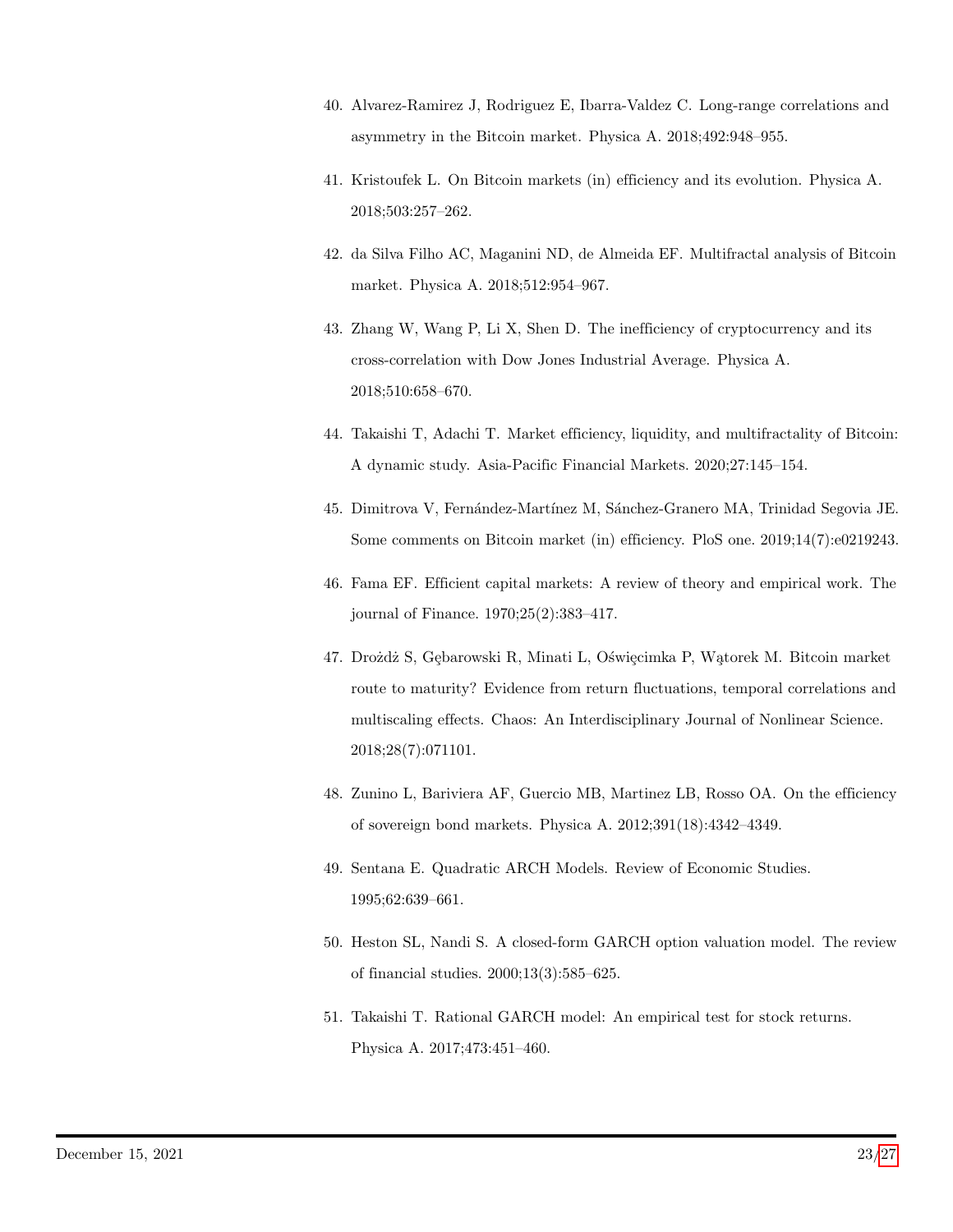- <span id="page-23-0"></span>52. Ivanov PC, Amaral LAN, Goldberger AL, Havlin S, Rosenblum MG, Struzik ZR, et al. Multifractality in human heartbeat dynamics. Nature. 1999;399(6735):461–465.
- 53. Stanley HE, Meakin P. Multifractal phenomena in physics and chemistry. Nature. 1988;335(6189):405–409.
- 54. Lennartz S, Livina V, Bunde A, Havlin S. Long-term memory in earthquakes and the distribution of interoccurrence times. EPL (Europhysics Letters). 2008;81(6):69001.
- 55. Ihlen EA, Vereijken B. Multifractal formalisms of human behavior. Human movement science. 2013;32(4):633–651.
- <span id="page-23-1"></span>56. Jafari G, Pedram P, Hedayatifar L. Long-range correlation and multifractality in Bach's inventions pitches. Journal of Statistical Mechanics: Theory and Experiment. 2007;2007(04):P04012.
- <span id="page-23-2"></span>57. Zunino L, Tabak BM, Figliola A, P´erez D, Garavaglia M, Rosso O. A multifractal approach for stock market inefficiency. Physica A. 2008;387(26):6558–6566.
- <span id="page-23-3"></span>58. Trinidad Segovia JE, Fernández-Martínez M, Sánchez-Granero MA. A novel approach to detect volatility clusters in financial time series. Physica A. 2019;535:122452.
- <span id="page-23-4"></span>59. Nikolova V, Trinidad Segovia JE, Fernández-Martínez M, Sánchez-Granero MA. A Novel Methodology to Calculate the Probability of Volatility Clusters in Financial Series: An Application to Cryptocurrency Markets. Mathematics. 2020;8(8):1216.
- <span id="page-23-5"></span>60. Easwaran S, Dixit M, Sinha S. Bitcoin dynamics: the inverse square law of price fluctuations and other stylized facts. In: Econophysics and data driven modelling of market dynamics. Springer; 2015. p. 121–128.
- <span id="page-23-6"></span>61. Begušić S, Kostanjčar Z, Stanley HE, Podobnik B. Scaling properties of extreme price fluctuations in Bitcoin markets. Physica A. 2018;510:400–406.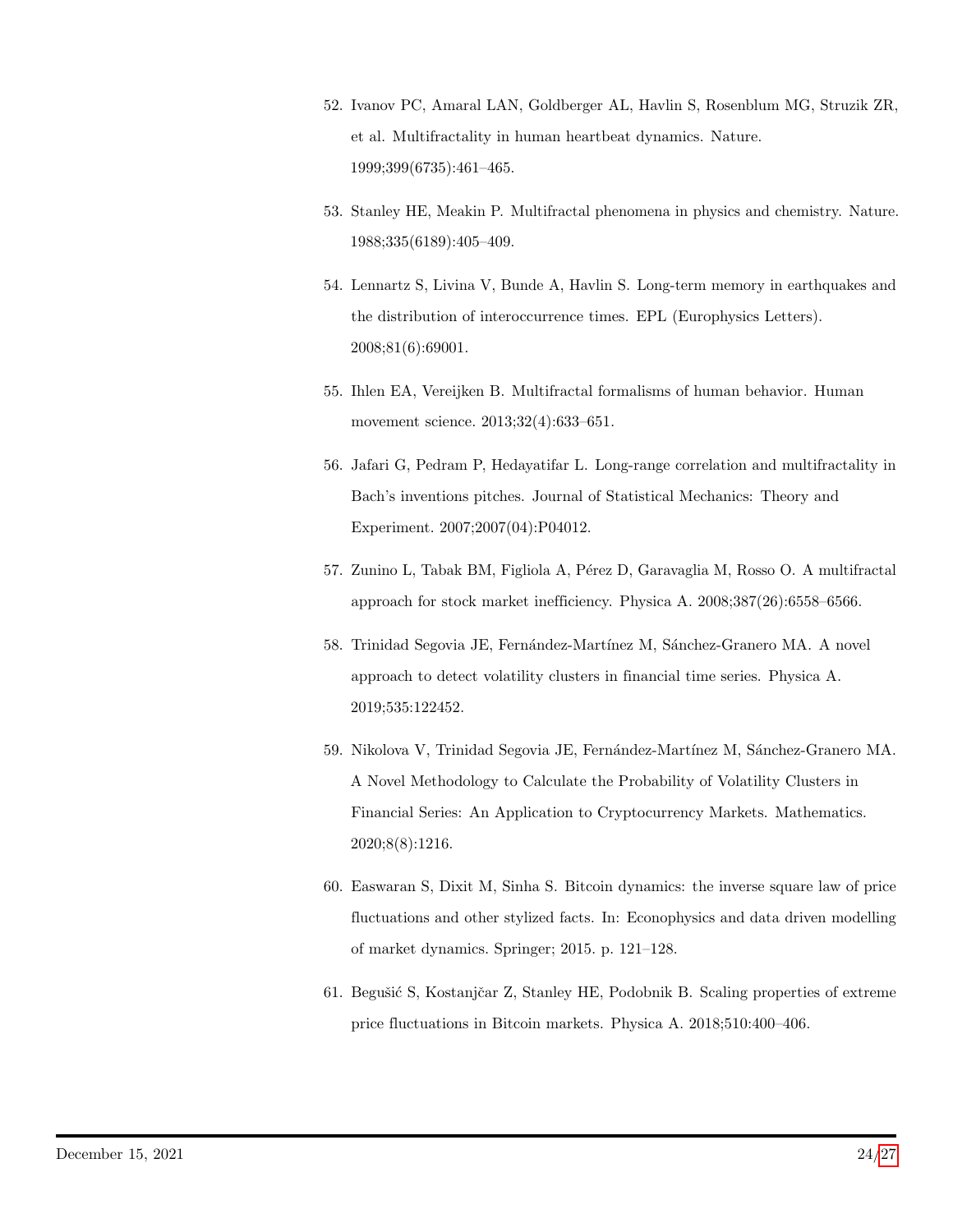- <span id="page-24-0"></span>62. Gopikrishnan P, Meyer M, Amaral LN, Stanley HE. Inverse cubic law for the distribution of stock price variations. The European Physical Journal B-Condensed Matter and Complex Systems. 1998;3(2):139–140.
- 63. Gopikrishnan P, Plerou V, Amaral LAN, Meyer M, Stanley HE. Scaling of the distribution of fluctuations of financial market indices. Physical Review E. 1999;60(5):5305.
- 64. Plerou V, Gopikrishnan P, Amaral LAN, Meyer M, Stanley HE. Scaling of the distribution of price fluctuations of individual companies. Physical review E. 1999;60(6):6519.
- <span id="page-24-1"></span>65. Pan RK, Sinha S. Self-organization of price fluctuation distribution in evolving markets. EPL (Europhysics Letters). 2007;77(5):58004.
- <span id="page-24-2"></span>66. Drożdż S, Minati L, Oświęcimka P, Stanuszek M, Wątorek M. Signatures of the crypto-currency market decoupling from the Forex. Future Internet. 2019;11(7):154.
- <span id="page-24-3"></span>67. Takaishi T. Recent scaling properties of Bitcoin price returns. arXiv:200906874. 2020;.
- <span id="page-24-4"></span>68. Avramov D, Chordia T, Goyal A. The impact of trades on daily volatility. The Review of Financial Studies. 2006;19(4):1241–1277.
- <span id="page-24-5"></span>69. Amihud Y. Illiquidity and stock returns: cross-section and time-series effects. Journal of financial markets. 2002;5(1):31–56.
- <span id="page-24-6"></span>70. Roll R. A critique of the asset pricing theory's tests Part I: On past and potential testability of the theory. Journal of financial economics. 1977;4(2):129–176.
- <span id="page-24-7"></span>71. Taylor SJ. Financial Returns Modelled by the Product of Two Stochastic Processes, a Study of Daily Sugar Prices 1961-79. North-Holland, Amsterdam; 1982.
- 72. Taylor SJ. Modelling Financial Time Series. John Wiley & New jersy; 1986.
- <span id="page-24-8"></span>73. Asai M, McAleer M, Yu J. Multivariate stochastic volatility: a review. Econometric Reviews. 2006;25(2-3):145–175.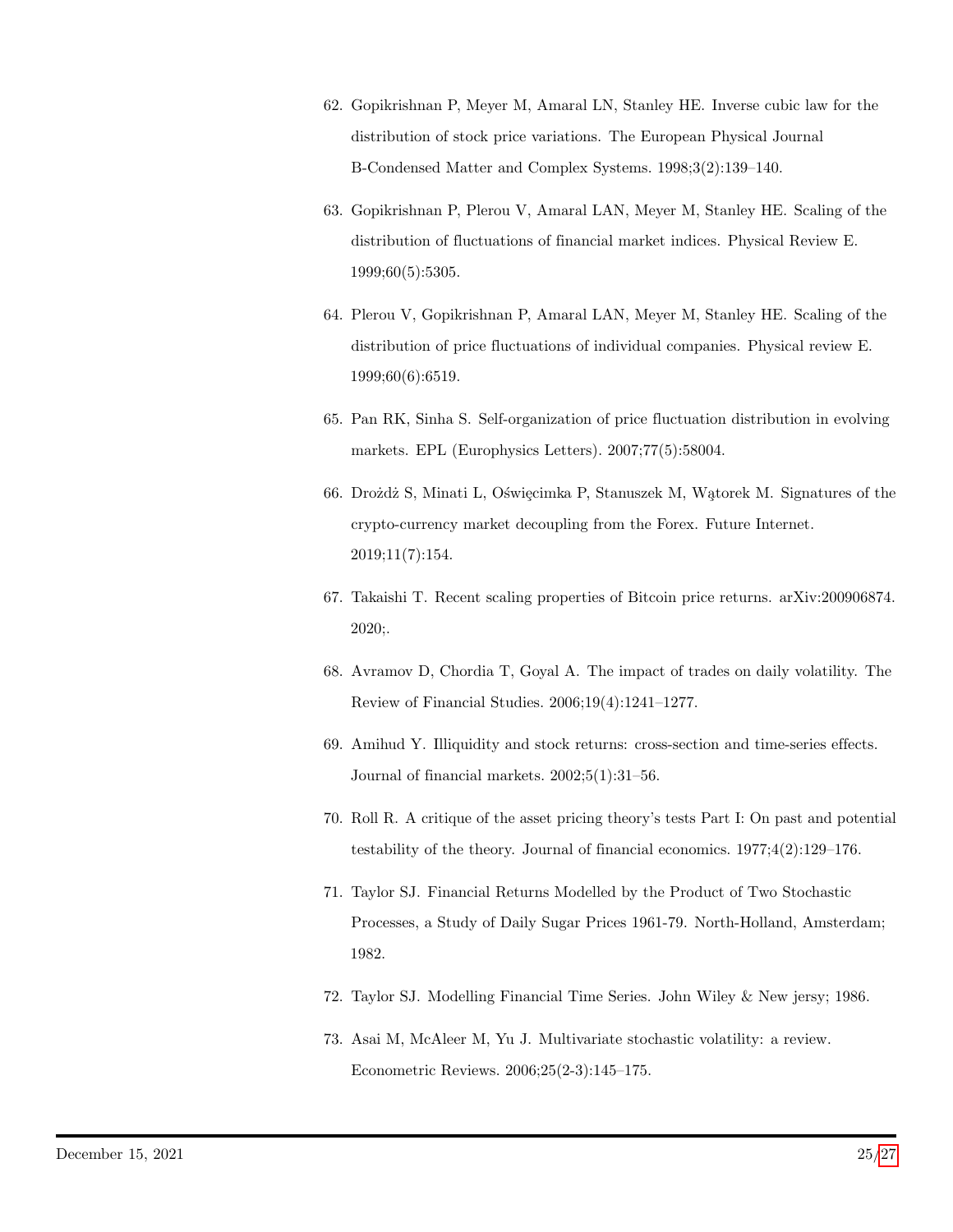- <span id="page-25-0"></span>74. Gatheral J, Jaisson T, Rosenbaum M. Volatility is rough. Quantitative Finance. 2018;18(6):933–949.
- 75. Bennedsen M, Lunde A, Pakkanen MS. Decoupling the short-and long-term behavior of stochastic volatility. arXiv:161000332. 2016;.
- <span id="page-25-1"></span>76. Livieri G, Mouti S, Pallavicini A, Rosenbaum M. Rough volatility: evidence from option prices. IISE Transactions. 2018;50(9):767–776.
- <span id="page-25-2"></span>77. Bouchaud JP, Matacz A, Potters M. Leverage effect in financial markets: The retarded volatility model. Physical Review Letters. 2001;87(22):228701.
- 78. Qiu T, Zheng B, Ren F, Trimper S. Return-volatility correlation in financial dynamics. Physical Review E. 2006;73(6):065103.
- <span id="page-25-3"></span>79. Chen JJ, Zheng B, Tan L. Agent-based model with asymmetric trading and herding for complex financial systems. PloS one.  $2013;8(11):e79531$ .